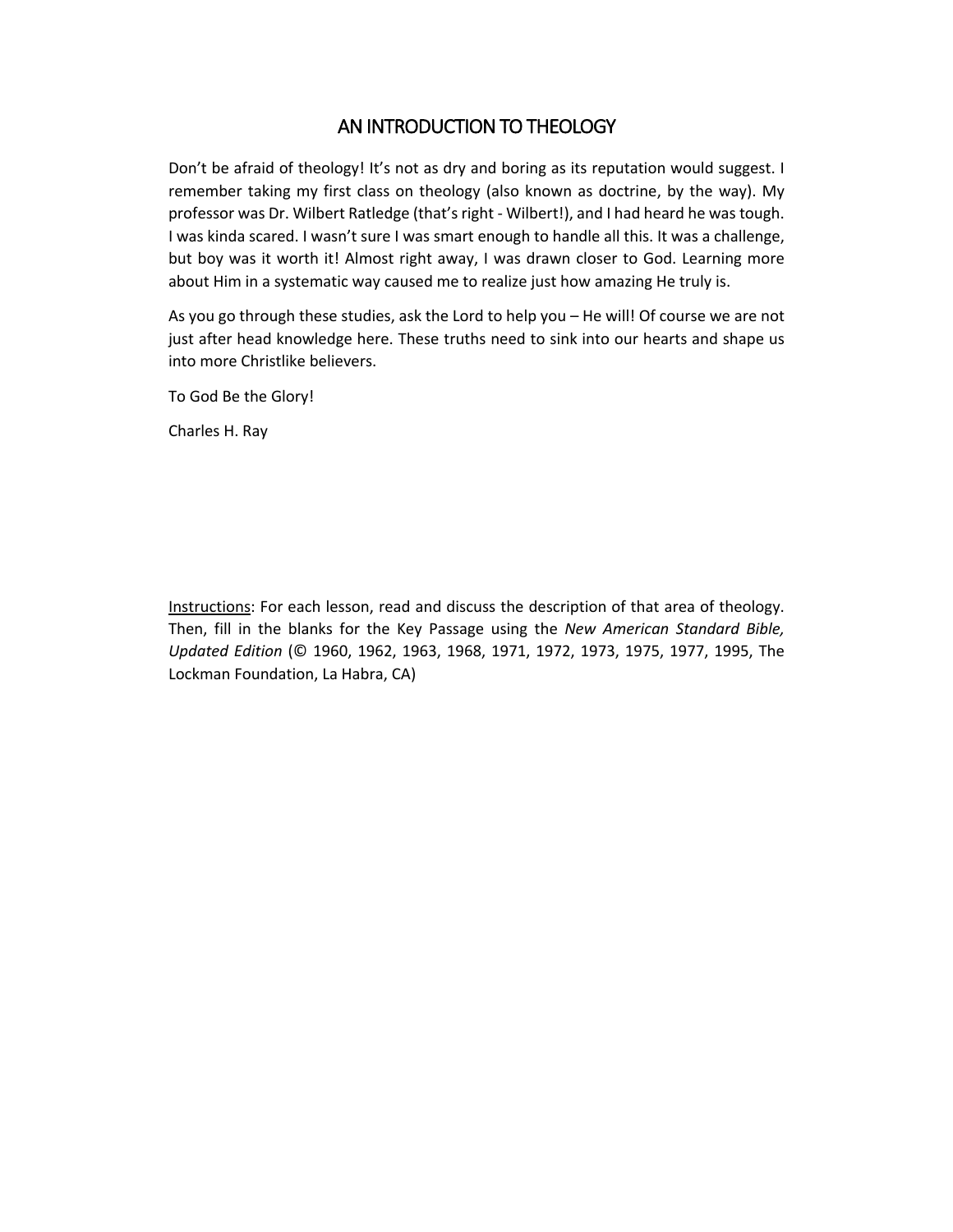## Table of Contents

| Lesson 11 - The Study of Satan and Demons (Satanology and Demonology) 26 |  |
|--------------------------------------------------------------------------|--|
|                                                                          |  |
|                                                                          |  |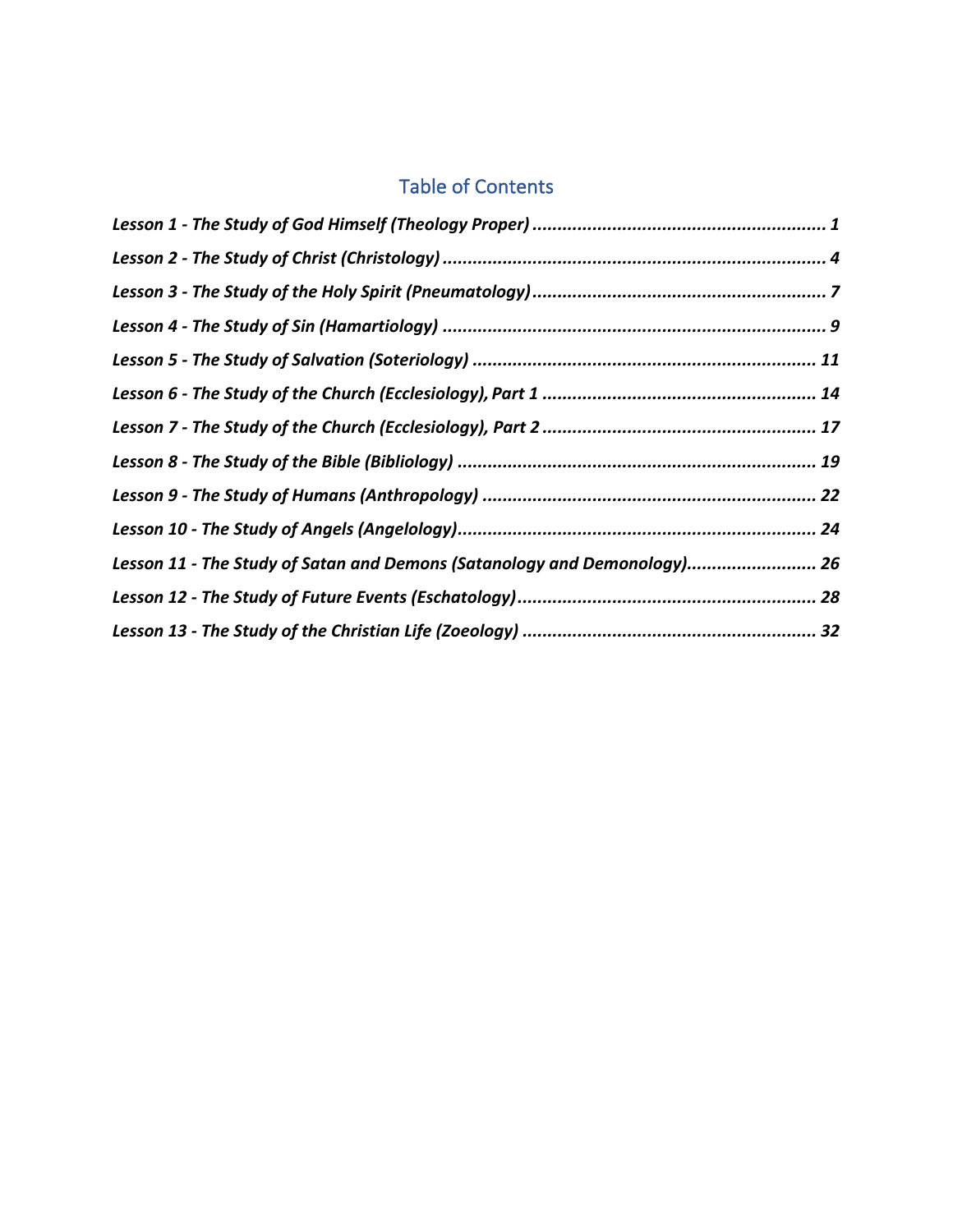## *Lesson 1 - The Study of God Himself (Theology Proper)1*

Who is God? How could you begin to answer such a question?! Because He is beyond us humans (transcendent), don't become frustrated in trying to fully understand this stuff.<sup>2</sup> He is infinite (unlimited in every aspect of His being); we are finite (quite limited!). This area of theology has to do with what are called God's attributes or characteristics. Some of these include His eternality (He has always existed and will always exist), His immutability (unchanging), His omnipresence (present everywhere), <sup>3</sup> His omnipotence (all powerful), His omniscience (all knowing), and His goodness. The Bible also tells us He is light  $(1$  John 1:5) and love  $(1$  John 4:8).

In addition to His attributes, the Lord fills various roles such as Creator (Isaiah 40:28), King (Psalm 103:19), Savior (Luke 1:47), and Judge (Genesis 18:25).

If you had to pick just one characteristic which summarized Him altogether, it would probably be His holiness. By holy I mean not just that He is pure (which He is of course!), but also that He is wholly other.<sup>4</sup> Keep in mind though that these attributes are not "parts" of the Lord. They all work in harmony in the one Being we call God. Even though He exists as one Being, He is in fact a Trinity (or Tri-unity). We do not worship three Gods but one God Who exists in three Persons. This concept is obviously difficult to understand, and for at least two major reasons.

First, it is an idea which deals with infinity, and we are finite (as noted above). Second, the Trinity is unique. We can't totally comprehend it because there is nothing to which to compare it. We need to try to grasp the concept of the Trinity as best we can, but don't think about it too long – you'll get a headache!

The Bible never argues formally for the existence of God. It merely assumes His existence (Genesis 1:1).

It's important to remember God is not some impersonal and unknowable spirit out there somewhere. He is actually a Person, but not a human, of course. We should be grateful He graciously decided to reveal Himself in nature (known as general revelation), in the

<sup>1</sup> The word theology is based on the Greek word *theos*, meaning god or God.

 $2$  We try to make God some sort of super-human; but He isn't! People and God have some of the same characteristics (capable of loving others, a will, emotions, *etc*.) but He is *way* beyond us in every way. Think about this concept – do you really want a god who is like you? Not me! I want to love, worship, and serve a God Who is a Supreme Being. A wonderful thought: Although He is transcendent (beyond us), He is also personal and knowable through Christ!

<sup>3</sup> Omnipresent does not mean *some* of God exists everywhere but that He is *fully* present everywhere. Does that blow your mind or what?!

 $4$  To be "holy" or "sanctified" is to be set apart, notably for a special use.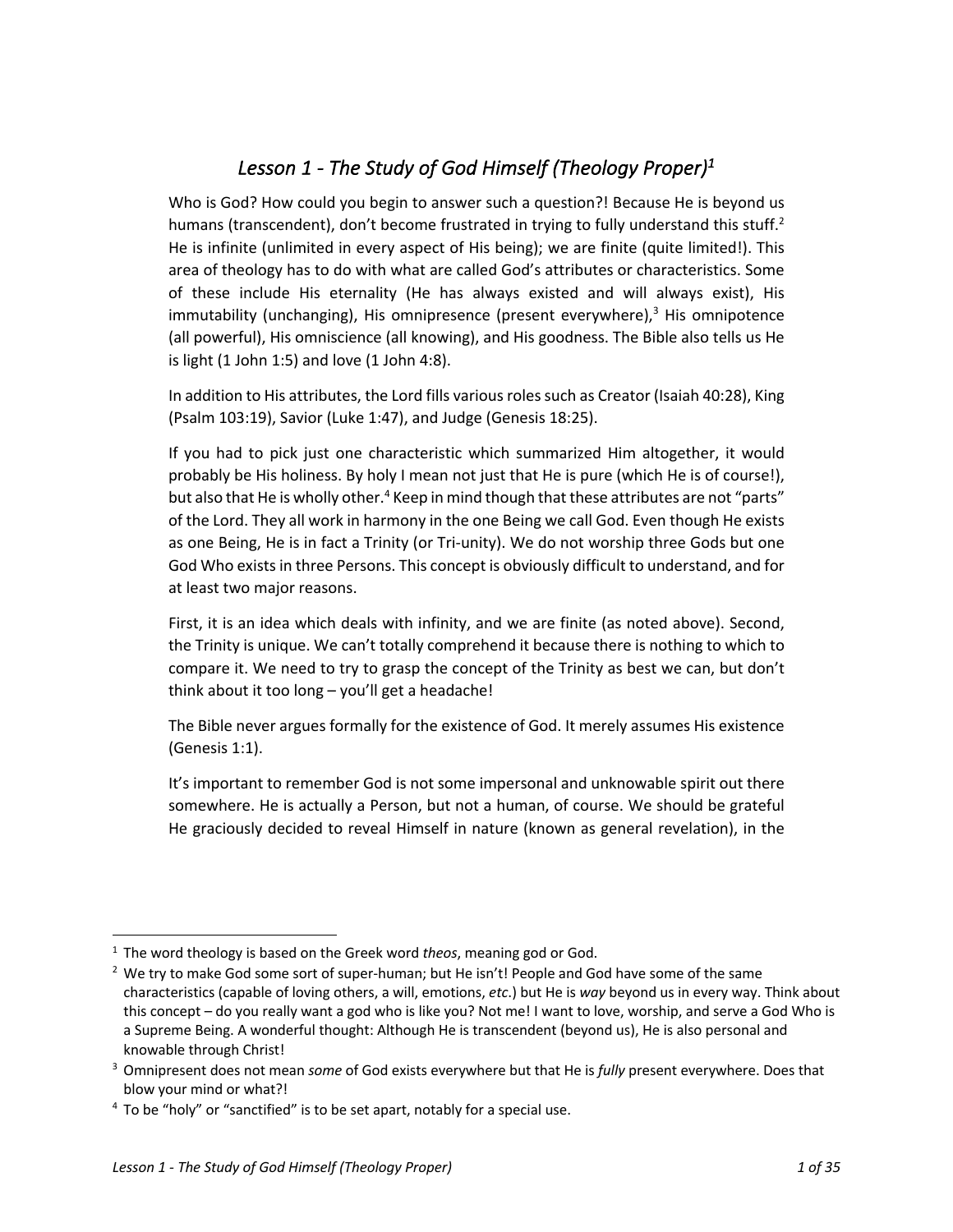Bible (known as special revelation; See Bibliology), and in His Son (See Christology). There is no Being like Him anywhere in the universe. Let us worship Him!<sup>5</sup>

*Key Verse: Psalm 99:9*

*\_\_\_\_\_\_\_\_\_\_ the LORD our God And worship at His holy hill, For \_\_\_\_\_\_\_ is the LORD our God.*

*Look It Up!*

*What do these verses tell you about God?*

*Deuteronomy 6:4*

*Matthew 4:10*

*John 4:24*

*2 Corinthians 13:14*

*Dig a Little Deeper!*

*What does Romans 1:19, 20 tell us about the existence of God?*

<sup>5</sup> One of many verses which speak about our worship is John 4:24, "God is spirit [not *a* spirit], and those who worship Him must worship in spirit and truth." Much could be said about this verse but it basically asserts Christians can worship Him at any location ("in spirit") but it must be done based on Who He truly is (not based on what has done or will do for us).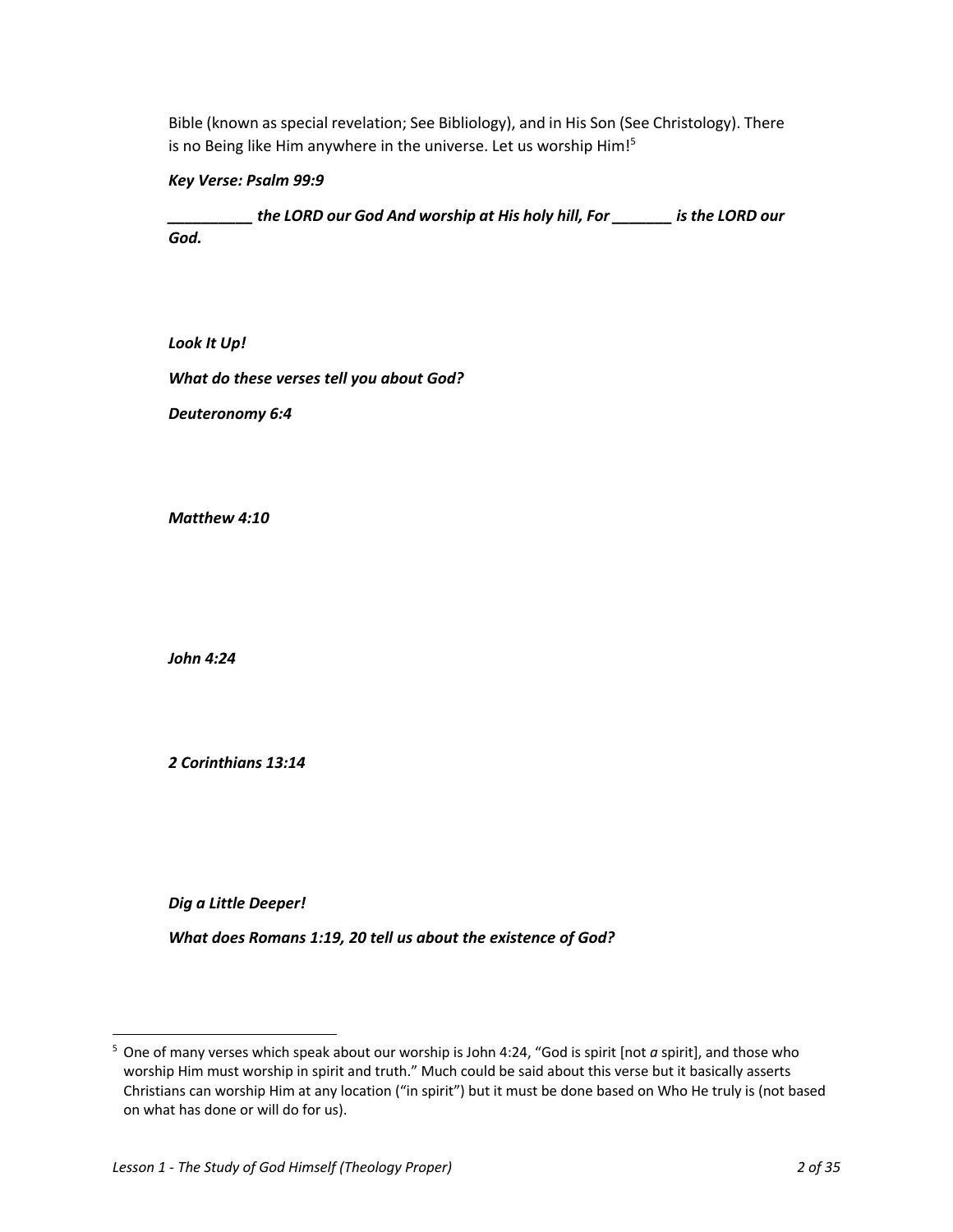*Because God exists everywhere (omnipresent), does that mean He is in hell? Consider 2 Thessalonians 1:9 with Revelation 14:10.*

*For which attribute of God are you most thankful? Why?*

*How would you respond to someone who said, "I can't understand God, therefore He must not exist as the Bible describes Him."*

*Can creationism and evolution be harmonized? Explain.*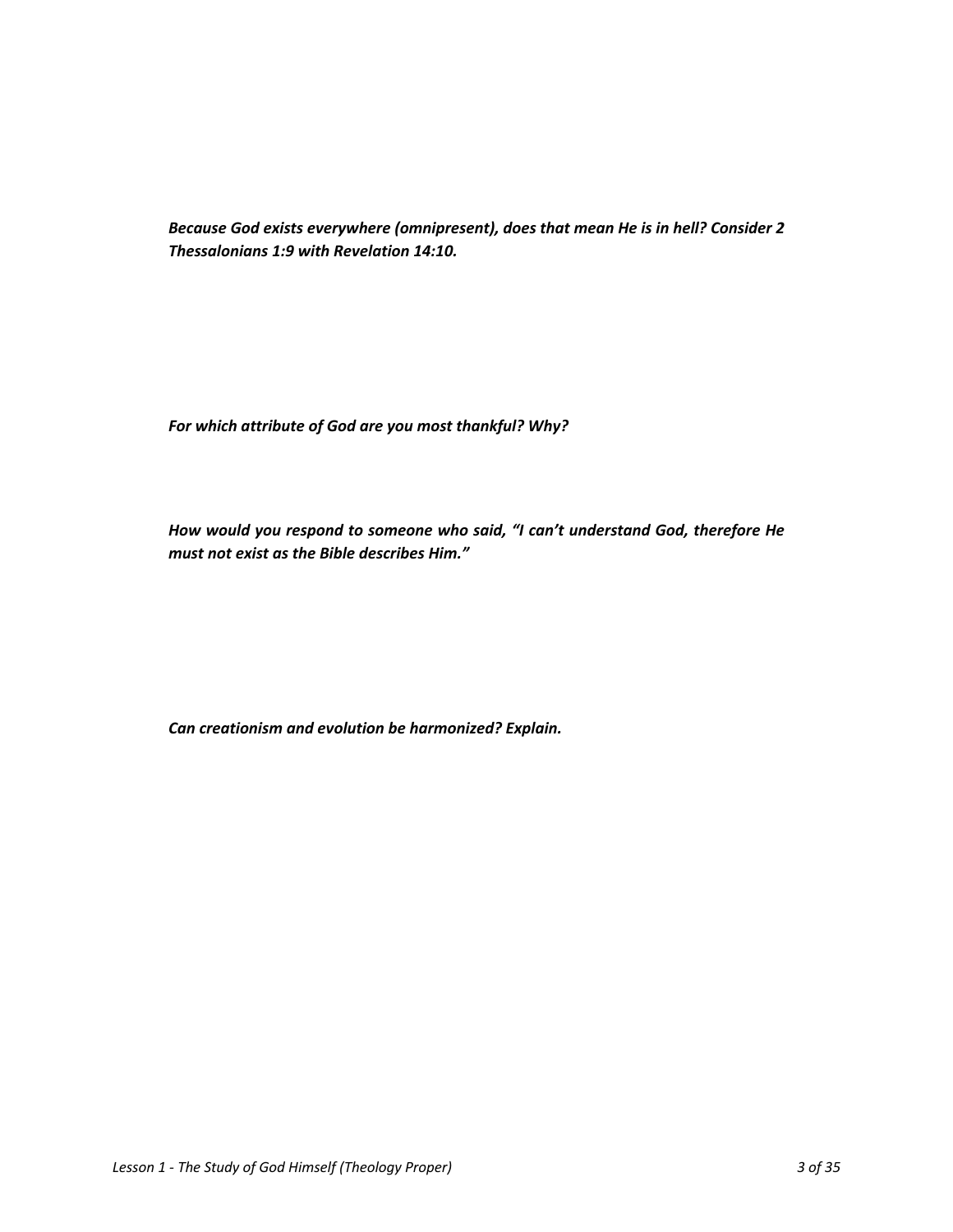## *Lesson 2 - The Study of Christ (Christology)*

Usually when we talk about Christ doctrinally, we include His Person (Who He is) and His work (what He did). Who is Jesus? That is a most important question. How one answers that question determines if that person is truly referring to the Christ of Scripture. Jesus is 100% human and 100% God. How that is possible is simply a mystery taught in the Bible that we accept by faith. No other concept can properly explain all the evidence of Who He is. If He were not fully human (and was some other type of being), He could not have taken our place on the cross. It was, and is, humans who needed to be saved.

Similarly, if He is not fully God, that would create at least two problems. First, it was His Deity which kept Him from sinning. Second, it would have made Him a liar. Contrary to what most people believe, He did claim to be God. See John 5:18 and 10:33. Numerous other lines of evidence show Jesus is indeed God. One example is the comparison between Luke 3:4-6 with Isaiah 40:3, 4. The Isaiah passage applies to Jehovah. John the Baptist (the speaker in the Luke passage) applies those verses to Jesus. The conclusion is Jesus is Jehovah. Another example is Hebrews 1:10-12 with Psalm 102:12, 25-27. Both passages declare Jesus is the Creator.

By the way, the Lord Jesus didn't have His beginning in Bethlehem when He was born to Mary and Joseph. He has existed from all eternity, and He will always exist. A simple expression of this truth is found in John 1:1, "In the beginning was the Word, and the Word was with God, and the Word was God." Two other good verses to check out are Colossians 1:15 and 2:9.

We likewise must remember Jesus is fully man as well as fully God. He added humanity to His deity without diminishing His divinity. That's called the Incarnation. His humanity and deity are together in one Person but are not mixed. Mixing them would create some weird being unlike any other, and thus could not have been a substitute on the cross for humans. That He was a human during His earthly ministry is indicated by the fact that He had a human body (Matthew 26:12) and a human spirit (27:50). He will forever have a body. 1 Timothy 2:5 states, "For there is one God, and one mediator also between God and men, the man Christ Jesus,…" Notice it says Jesus is still a man.

As noted elsewhere in these lessons, the Lord has graciously revealed Himself in three ways: in His creation (known as general revelation; Psalm 19:1), in His Son (2 Timothy 1:8- 10), and in His Word (known as special revelation; John 5:39; See Bibliology).

Now what about His works? What did He do? Well, that is a very long list. It is easier to say (and more important) what He did not do – namely, sin. Even people who are not Christians know He did a great deal of good (healed the sick, raised the dead, and much more). Most significant of all, He meet people's needs. Of course, our most pressing need is to have our sins forgiven. Thus, His love for us and willingness to endure the cross was absolutely an incredible act. That He went through much physical pain by having His body pierced by spikes is not the major issue. Worse, He took upon Himself the punishment for all the sins of all time. But He did not stay dead. He rose to give believers victory over sin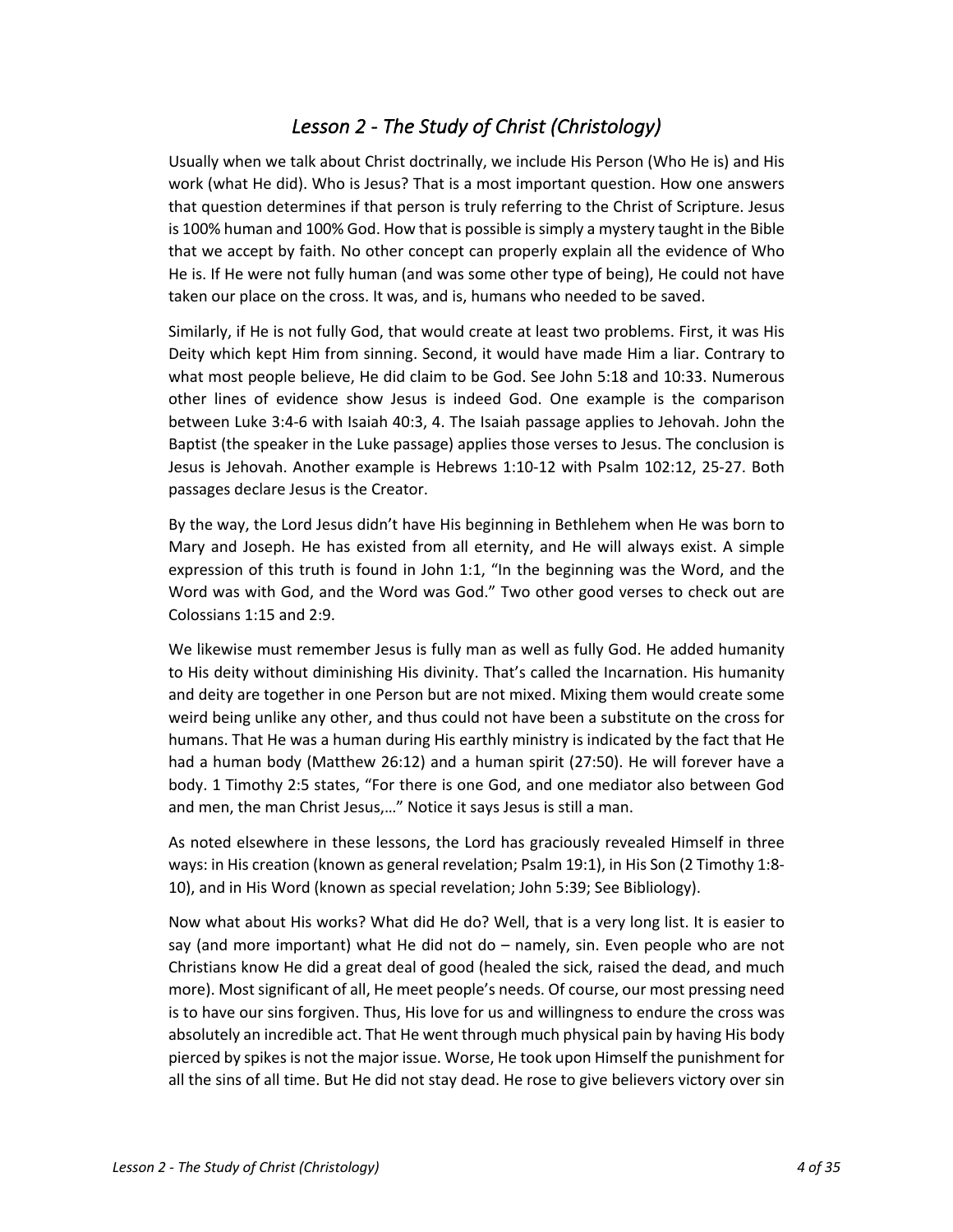and death (Matthew 28:5, 6) and has now ascended to be with the Father (Acts 2:33). We can do no less than respond with adoration and obedience!

*Key Verse: Hebrews 12:2*

*Fixing our eyes on \_\_\_\_\_\_\_\_\_\_, the author and perfecter of faith, who for the \_\_\_\_\_\_\_ set before Him endured the cross, despising the shame, and has sat down at the right hand of the throne of God.*

*Look It Up! What do these verses tell you about Jesus?*

*Matthew 28:6*

*Luke 2:52*

*John 1:1*

*Hebrews 4:15*

*Dig A Little Deeper!*

*Why do you think it's so difficult for people to believe in Jesus' virgin birth?*

*Why is it important that Jesus was sinless?*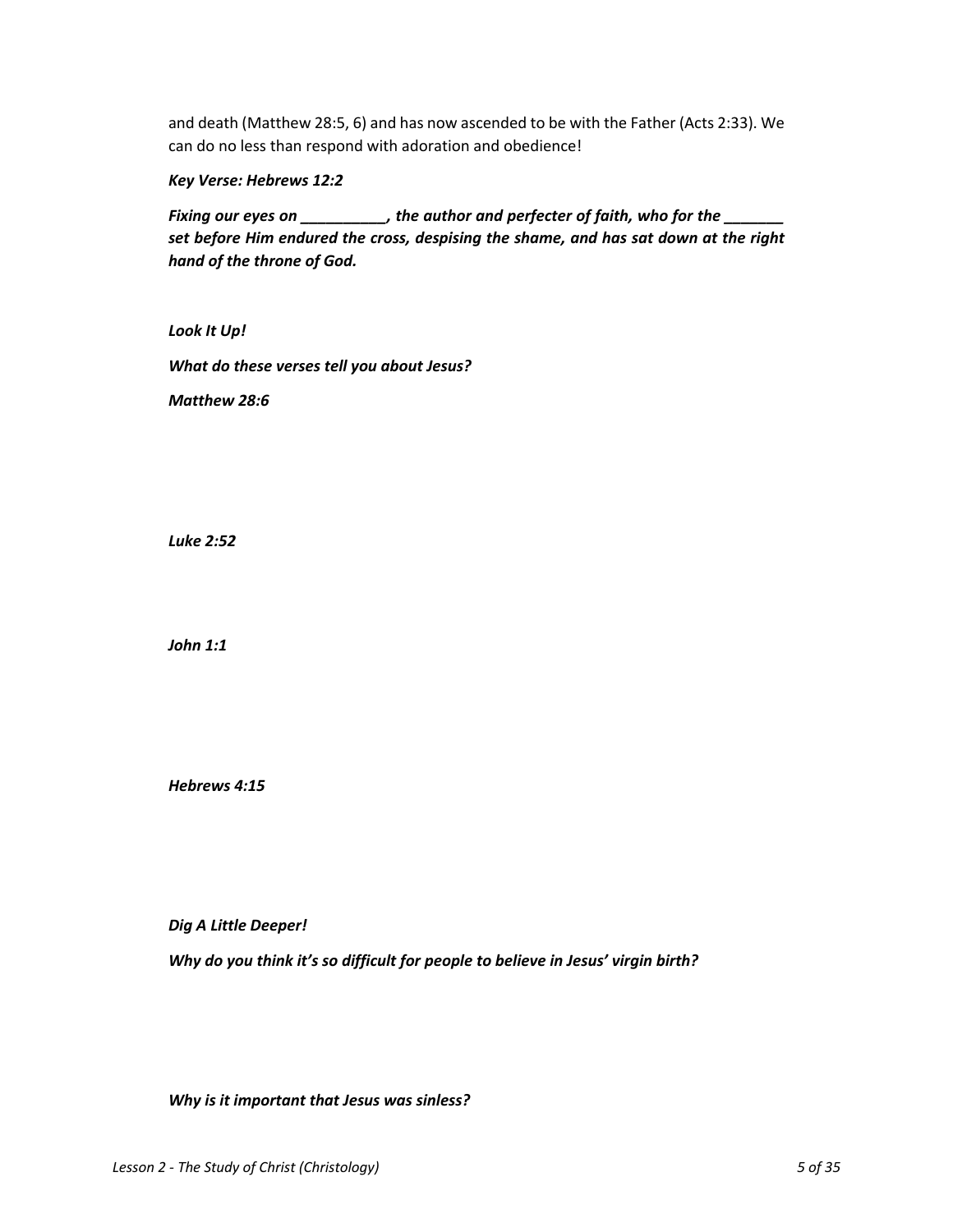*Do you think Jesus could have sinned?*

*Since Jesus is God, how is it He didn't know certain things? See Matthew 24:36.*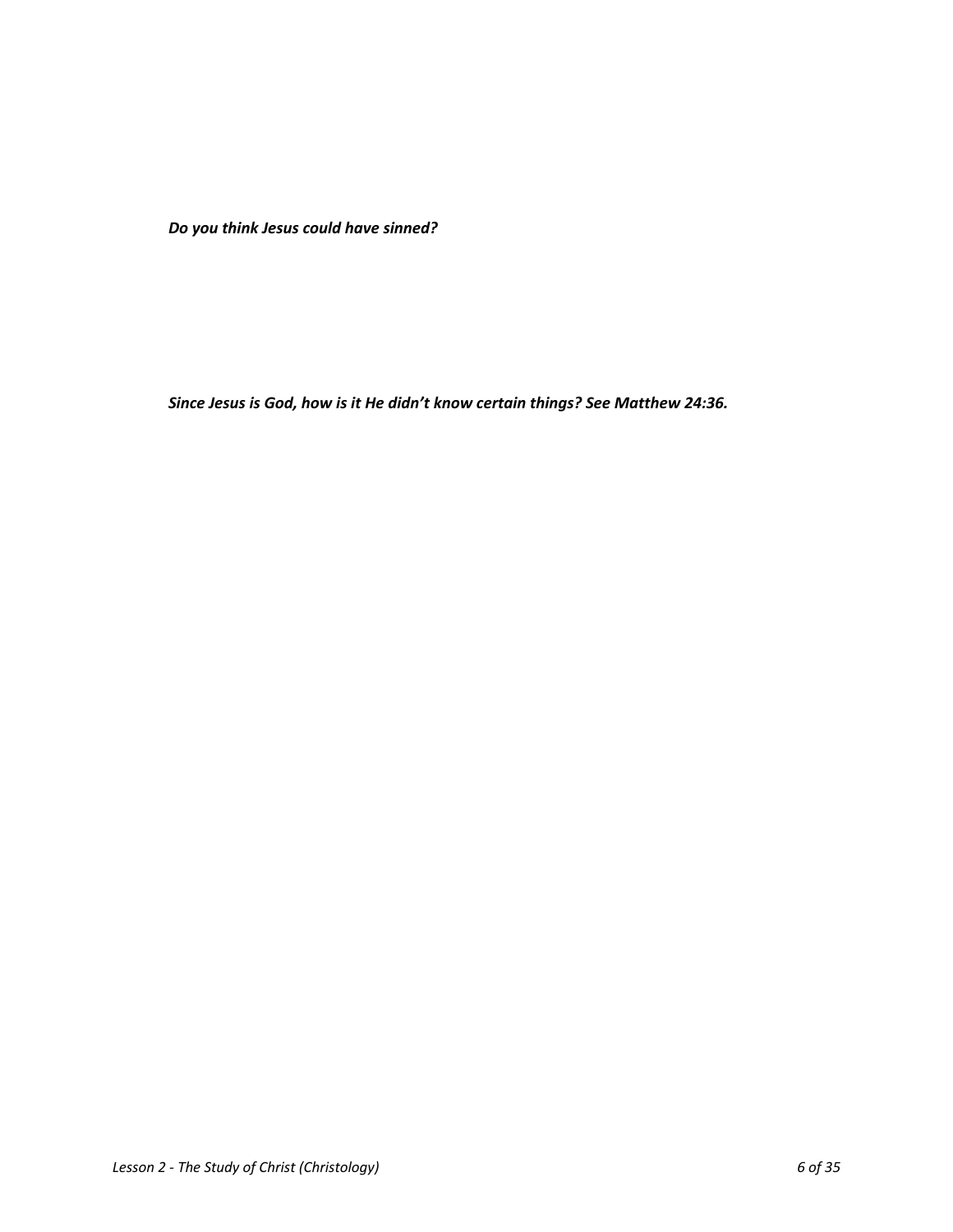### *Lesson 3 - The Study of the Holy Spirit (Pneumatology)*

Pneumatology is a strange word isn't it (kinda like hamartiology!)?<sup>1</sup> It comes from the Greek word "pneuma," meaning "spirit, wind, or breath." The most significant issues about the Holy Spirit are His personality and deity. By personality (or Personhood) is meant the fact that He is a Person and not some ghost floating around. When He speaks, He uses pronouns for Himself such as "me" and "I" (Acts 13:2). He has individual will (1 Corinthians 12:11). He has emotions like grief (Ephesians 4:30). Many others could be listed, some of which we will turn to now.

We must never forget the Holy Spirit is God! That's why He isn't just the Spirit, He is the HOLY Spirit. Because He is generally recognized as the third Member of the Trinity, we tend to view Him as less than deity. Take note of these verses which cause students of the Scriptures to conclude He is God. He: is eternal (Hebrews 9:14); can be blasphemed (Matthew 12:31); is omnipresent (exists everywhere, Psalm 139:7); loves(Romans 15:30). A very powerful passage is in Acts 5. Peter tells the foolish couple Ananias and Sapphira that they have lied to the Holy Spirit (v. 3), and then the next verse says they have lied to God. This parallelism (as it is called) is a clear indication the Holy Spirit is God. Furthermore, The Holy Spirit is closely associated with the other Persons of the Trinity (Matthew 28:19; 2 Corinthians 13:14; 1 Peter 1:2).

The Holy Spirit also does the work of God. He was involved in the creation of the universe (Psalm 33:6; Job 26:13; Remember: "breath" is from the same Hebrew word which is often translated "spirit."). He superintended in the accurate writing of the Bible (2 Peter 1:21). In some way not understood by us mere humans, He brought about the conception of Jesus in Mary (Luke 1:35). He grants people new life (regeneration) at the moment of salvation (Titus 3:5).

The Holy Spirit works in the believer's life in a multitude of ways. He helps us in our prayers (Romans 8:26). He helps us to understand the Scriptures (illumination; John 14:26). He guides us (Romans 8:14). He helps us to lead the holy life God desires (Galatians 5:16). In order to live our lives in such a way so as to please the Lord, we must be filled by the Spirit (Ephesians 5:18). What does it mean to be filled with the Spirit? Basically that means to be controlled by the Spirit. The parallel illustration in Ephesians 5:18 is helpful. Instead of being controlled by alcohol, we need to be controlled by the Holy Spirit. Isn't it interesting that alcoholic drinks are often called "spirits"?! Because we cannot live the Christian life well in our own power, part of being controlled by the Spirit involves using His strength (Ephesians 3:16).

### *Key Verse: 1 Corinthians 6:19*

*Or do you not know that your body is a \_\_\_\_\_\_\_\_\_\_\_ of the Holy Spirit who is in you, whom you have from \_\_\_\_\_\_, and that you are \_\_\_\_\_ your own?*

*Look It Up!*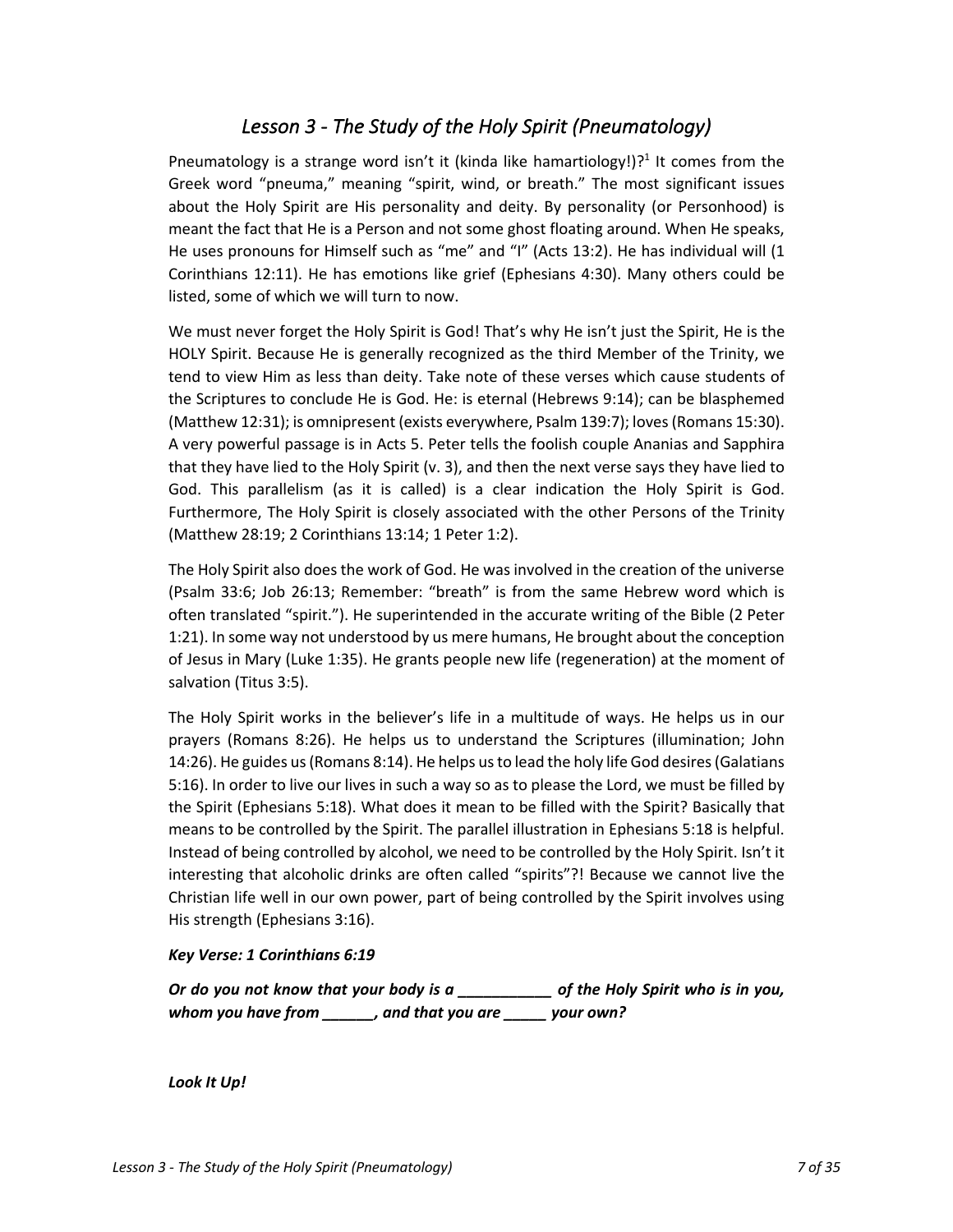*What do these verses tell you about the Holy Spirit?*

*Matthew 12:31*

*Matthew 28:19*

*Ephesians 4:30*

*Dig A Little Deeper!*

*What is meant by the sealing ministry of the Holy Spirit (Ephesians 4:30)?*

*What do you think is a good way to explain how the Holy Spirit helped the human authors write the Bible (2 Timothy 3:16; 2 Peter 1:21)?*

*What does John 16:14 say about the Holy Spirit's purpose?*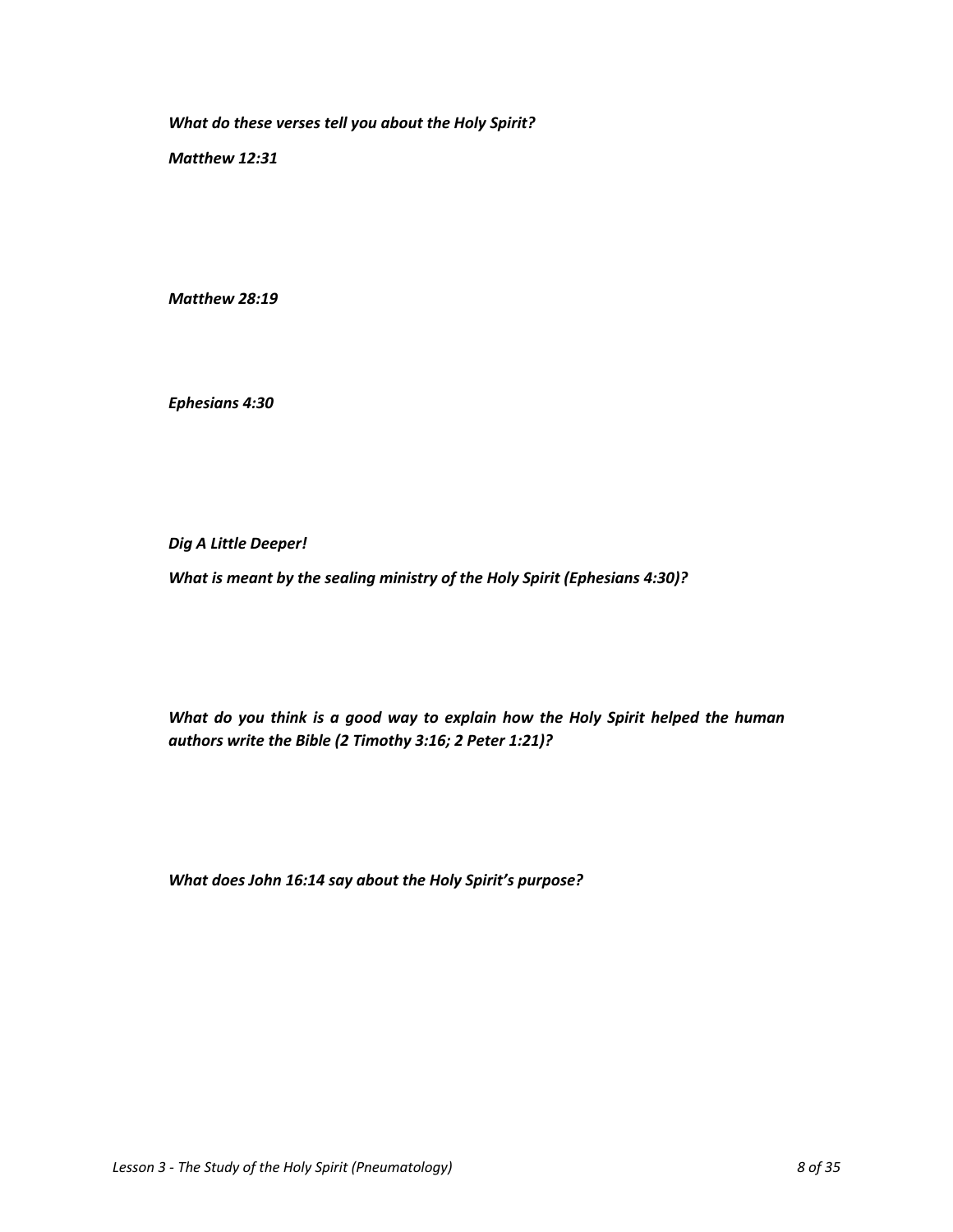### *Lesson 4 - The Study of Sin (Hamartiology)6*

I know. An unpleasant subject! Of course, sin was not God's idea. Humans were created pure. When the Lord looked at all He made, He judged it to be "very good" (Genesis 1:31). It was mankind who blew it (Genesis 3:6). Sin is pervasive. That is, it affects all aspects of our being (will, emotions, *etc*.). What is sin? Basically any thought, word, or deed which is offensive to the Lord. Anything which goes against His holy nature. Sin is a wall which separates humans from God (Isaiah 59:2; Habakkuk 1:3).<sup>7</sup> Sins can be either of commission (such as doing something bad) or omission (not doing what you know to be right; James 4:17). Every person is a sinner by birth and by action or thought.

Since the fall of mankind (Genesis 3), every single person was born with a sin nature (Romans 5:12). (I know it's hard to believe since babies look so cute!) Our society doesn't want to believe that. They exclaim, "We're born good." But that is not true. The difference is, people act out their sin to various levels of severity. Because God is just and righteous (Jeremiah 9:24), sin must be punished. As horrible as it sounds, hell is where sin is punished. Thankfully, the Lord has provided a way of salvation (Romans 6:23). When a person trusts Jesus alone as his or her Savior, that person will be with Jesus forever in heaven.

I cannot emphasize enough the fact that heaven and hell are real places (Luke 16:19-31). They are just as real as Chicago or New York; they just happen to be in the spirit world. Someone who denies hell must also deny heaven because it is the Bible which let us know both actually exist. It's certainly not enjoyable to think about hell but we must not ignore its reality. Jesus believed in hell! He spoke of it often (Matthew 5:29, 10:28, 25:41).

What happens when a Christian sins? It's helpful to distinguish between relationship and fellowship. A person who has trusted Jesus as his or her personal Savior will always have that relationship. What sin does is break the fellowship. $8$  Confession restores it (1 John 1:9) and the believer can have a close walk with the Lord again. The three great sources of sin in a person's life is the world, the flesh, and the devil. See under Zoeology (doctrine of the Christian life) for more information and advice. A believer who sins does *not* lose his or her salvation. Praise God for His grace!

### *Key Verse: Romans 5:12*

*Therefore, just as through one man \_\_\_\_\_\_ entered into the world, and death through sin, and so \_\_\_\_\_\_\_\_ spread to all men, because all sinned.*

*Look It Up!*

<sup>6</sup> Hamartiology comes from the Greek word *hamartia* (sin).

<sup>7</sup> Sin is what keeps people out of heaven. There is nothing you can *do* to get rid of your sins (Ephesians 2:8, 9; Titus 3:5). If you haven't already, ask Jesus to forgive your sins and make Him your personal Savior (John 14:6)!

<sup>8</sup> Think about a husband and wife. If they fight with each other, does that mean they are suddenly divorced? Of course not! What has broken is their fellowship, not their marriage (relationship).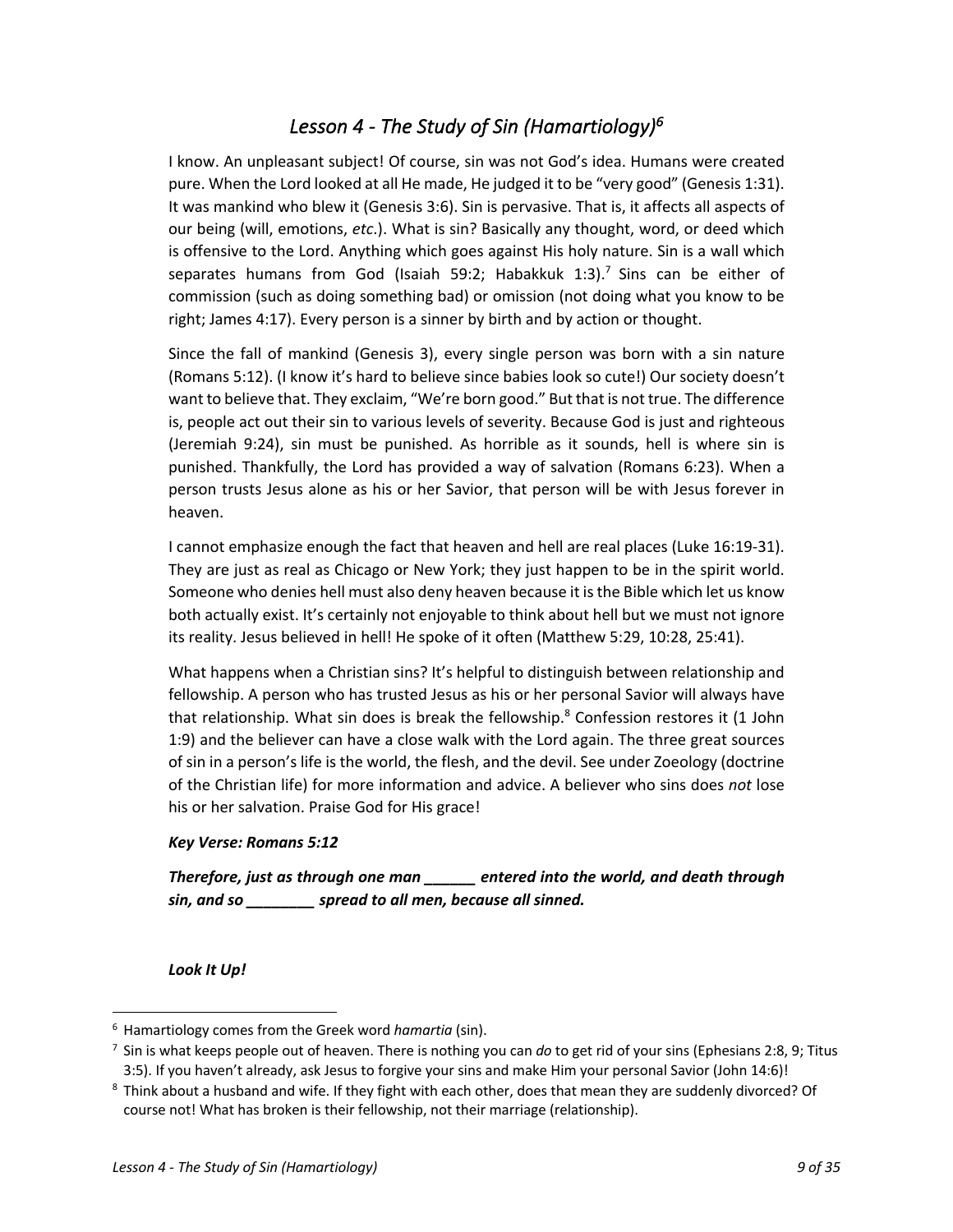*What do these verses tell you about sin?*

*Genesis 4:7*

*Psalm 38:3*

*John 19:11*

*James 4:17*

*Dig a Little Deeper!*

*How did sin get into the world? Why do you think God allowed it?*

*What is forgiveness?*

*What steps can a follower of Christ take in order to minimize sin in his or her life?*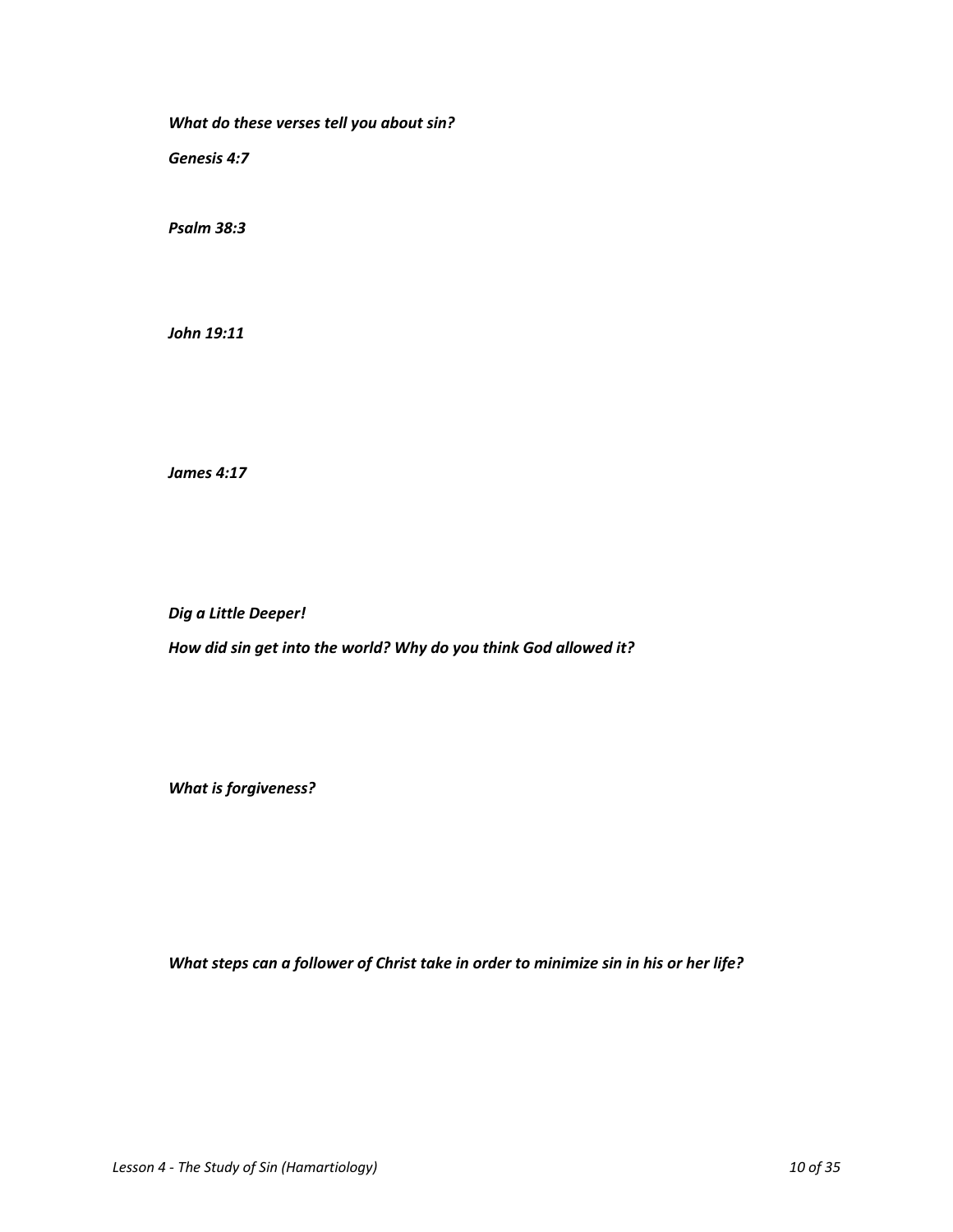## *Lesson 5 - The Study of Salvation (Soteriology)9*

Since we just finished talking about sin, it is only right that we now get to the good news – salvation. How a person knows he or she will go to heaven when he or she dies is THE most important matter anyone can deal with because it has to do with one's eternal destiny. It is more important than which college to go to, whom to marry, <sup>10</sup> *etc*.

As pointed out under hamartiology as well (the doctrine of sin), heaven and hell are real places (Luke 16:19-31). They are just as real as Chicago or New York; they just happen to be in the spirit world.

Salvation has always been by grace through faith, even in Old Testament times. It has never been possible for someone to work his or her way to heaven (Ephesians 2:8, 9; Titus 3:5). The only thing that has changed is the content of one's faith. By that change I mean God revealed more and more about Himself as time marched on throughout world history (known as progressive revelation). Thus, to be saved, each person had to acknowledge and believe what was known about God at that time. How thankful we should be that God provided a way out of hell (John 3:18)!

The ancient peoples, even the Jews, had to have faith in Jehovah as He revealed Himself in the Hebrew Scriptures. Now we know Jesus died on the cross in our place – to take the punishment we deserve – and we can trust Him alone (no works added) to forgive us our sins. If we say we need to add works to faith to be saved, then we are in effect saying Jesus didn't do it all. Somehow, He was deficient. Banish the thought!

A question Bible students have been debating for centuries is: for whom did Christ die? This debate concerns what is called the extent of the atonement. Did He die for every single person who would ever live, or only the elect (those who are actually saved)? I personally believe He died for all (2 Peter 3:9; 1 John 2:2). That belief does not mean, however, *all* will be saved.<sup>11</sup> That conclusion cannot be true (John 5:28, 29).

Ephesians 1:3 is a fantastic verse. It informs us we have "every spiritual blessing." As with every other aspect of theology, we don't have the space to go into other issues such as election, propitiation, regeneration, justification, as well as others.

We must conclude with a comforting thought. Once a person realizes he or she is a sinner, and that sin blocks one's relationship with the Lord, and that trusting in Christ alone for salvation is the only way (John 14:6), that person is saved forever. You cannot do anything to lose your salvation (John 10:28, 29)! $12$ 

<sup>9</sup> Soteriology comes from the Greek word *soteria*, meaning deliverance or salvation.

 $10$  However, one should never go into marriage with the idea that "I can always get out of it."

<sup>&</sup>lt;sup>11</sup> Universalism is the belief everyone will eventually wind up in heaven. I do not hold to that belief.

 $12$  Some believers think a Christian can lose his or her salvation. They point to verses such as Hebrews 6:4-6. However, one must not base his or her doctrine on difficult-to-understand passages. The clear passages must dominate (John 6:39). Don't call it *eternal* life (as in John 3:16) if it's not forever!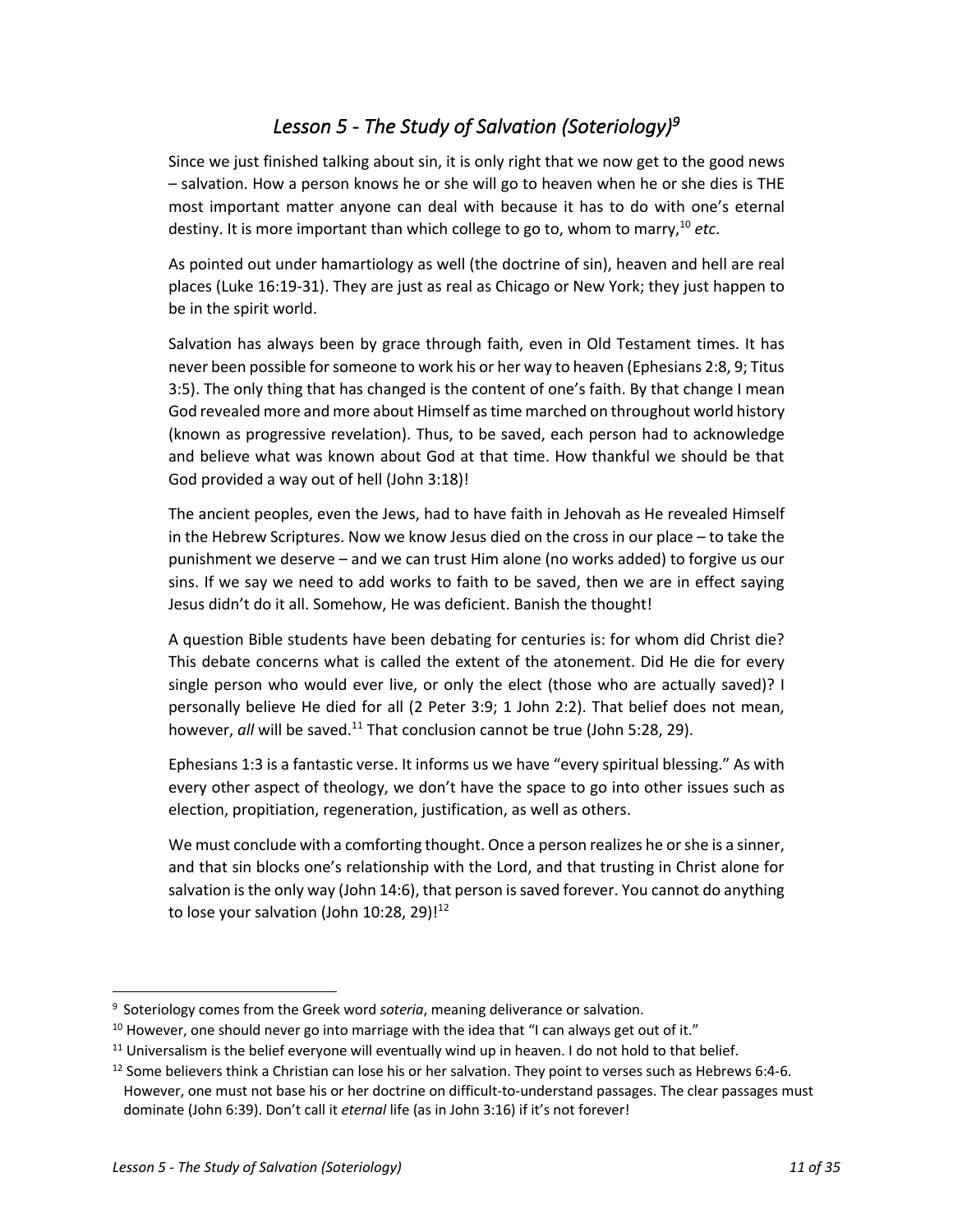*Key Verse: John 3:36*

*He who \_\_\_\_\_\_\_\_\_\_\_\_ in the Son has eternal life; but he who does not obey the Son will not see life, but the \_\_\_\_\_\_\_\_\_ of God abides on him.*

*Look It Up!*

*What do these verses tell you about salvation?*

*2 Corinthians 5:20*

*Ephesians 1:4*

*Ephesians 4:30*

*1 John 2:2*

*Dig A Little Deeper!*

*Define the gospel.*

*Must a person be baptized in order to be saved? If not, how would you respond to Acts 2:38, 22:16, and 1 Peter 3:21. You should also consider Luke 23:39-43 and 1 Corinthians 1:17.*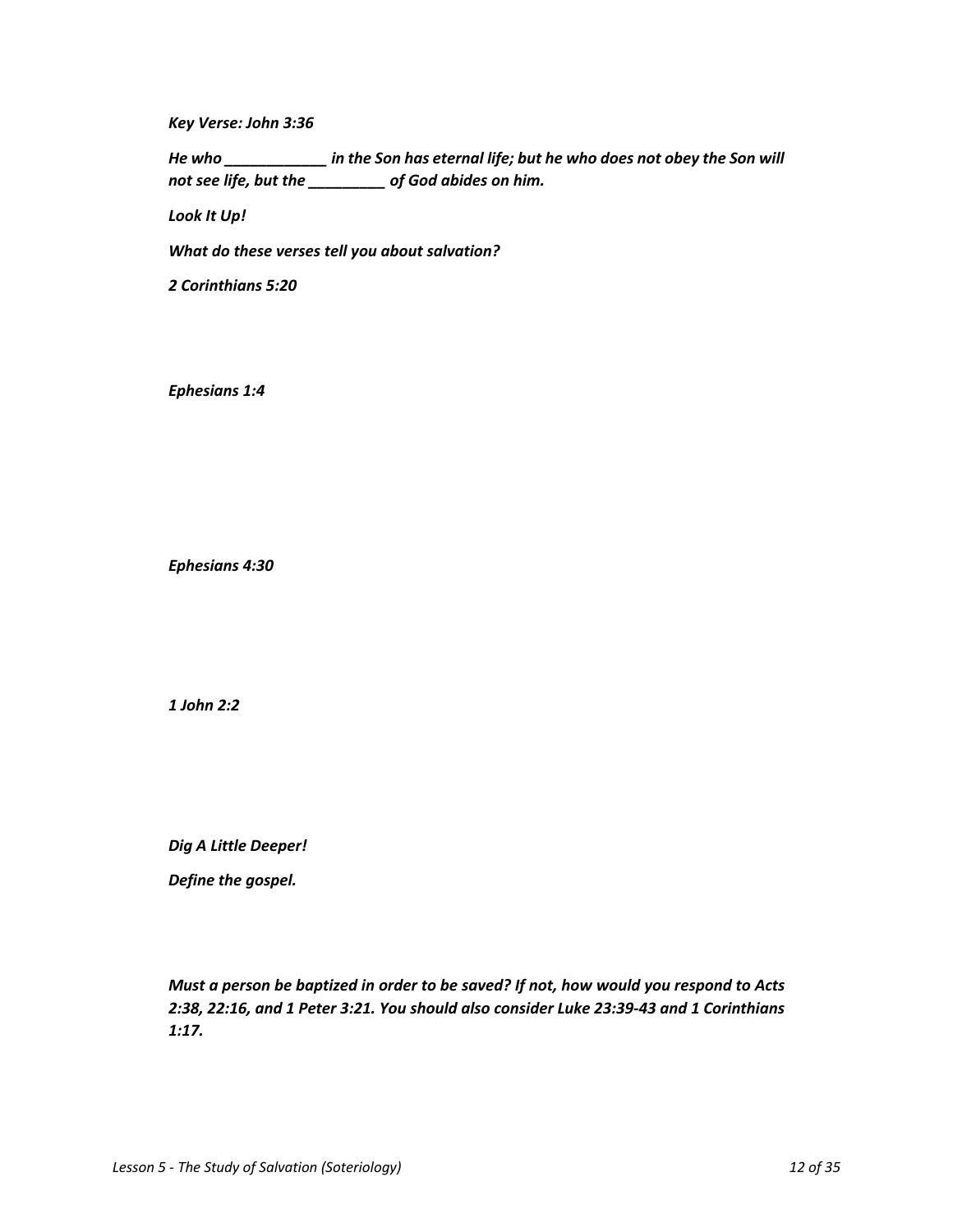*Do you think Jesus died for all people or just those who will be saved?*

*What aspects of your salvation (if you are saved) are most significant to you?*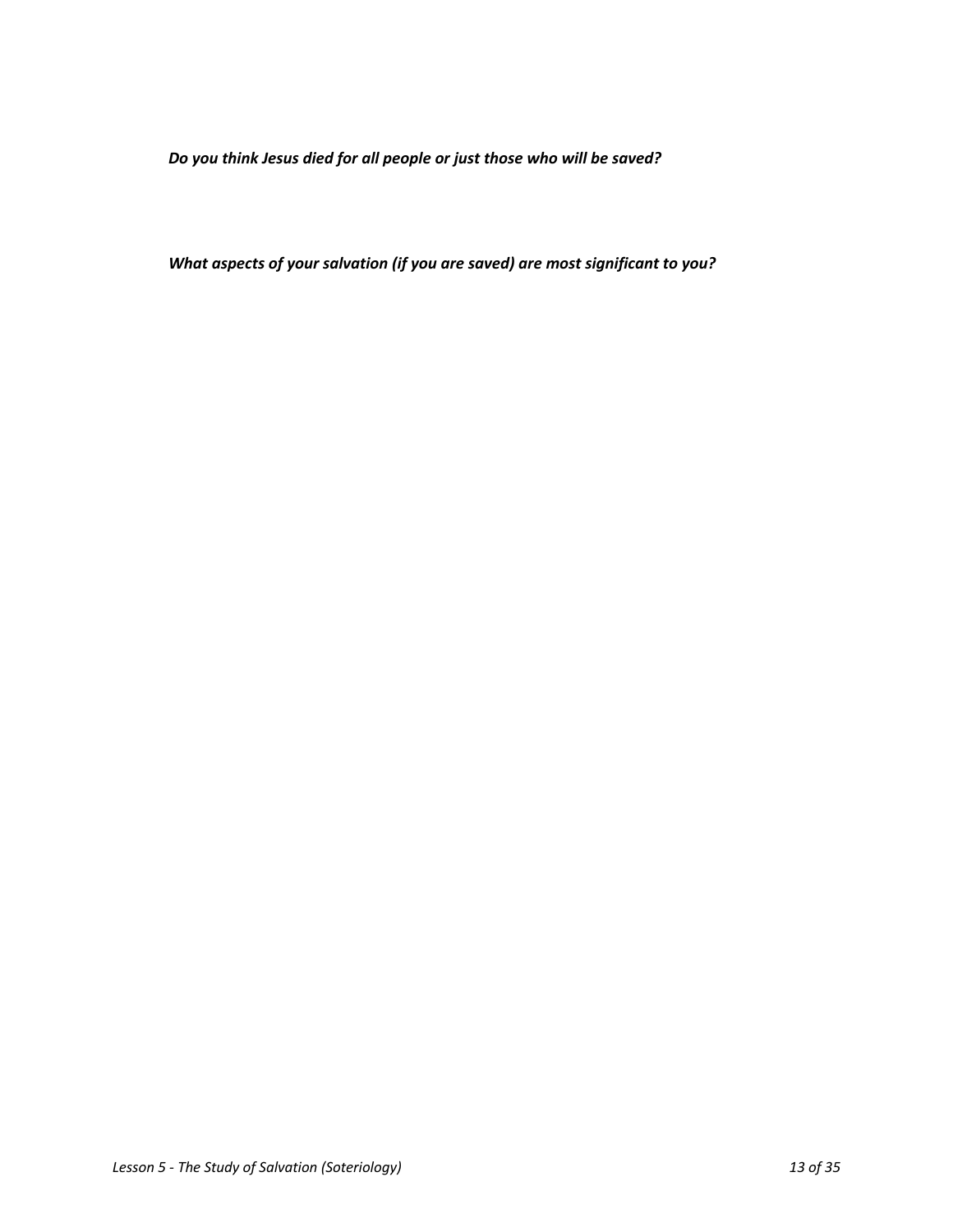## *Lesson 6 - The Study of the Church (Ecclesiology),13 Part 1*

In thinking about the Church, one should consider the two ways that word is used. One way is the universal Church (which some call the invisible Church). That term includes all believers throughout the world. The other way refers to the local church (the visible church). This term includes the building where you worship, and the people assembled there. Many scholars believe the Church began in Acts 2 with the coming of the Holy Spirit. In Acts 11, Peter is reporting about the salvation of the Gentiles. He explains that "the Holy Spirit fell upon them [Gentiles] just as He did upon us [Jews] at the beginning." At the beginning of what? The Church! (See also 1 Corinthians 12:13).

Most Protestants recognize two offices in the church. One is elder (also called overseer or bishop) and the other is deacon. The elders are the ones "in charge." They are responsible for the organization and finances as well as the doctrinal purity of that assembly.<sup>14</sup> Deacons do more "nuts and bolts" work. Their duties may include things such as chairing committees and maintaining the condition of the building. These statements are not to suggest the duties are absolutely rigid. Some overlap of responsibilities will likely take place so as to run the church in an efficient manner. The qualifications for elder and deacon can be found in 1 Timothy 3 and Titus 1. Notice almost all the qualifications have to do with who the person is (character) and not so much what he does (skills).<sup>15</sup>

Another major aspect of a local church is the authority structure. This has to do with church government. Unlike the offices of elder and deacon, there are no passages in the New Testament which provide specific details as to how a local body is to be governed. The three most common forms are Congregational (most Baptists), Episcopalian (most Anglicans and Methodists and some Lutherans and Assemblies of God), and Presbyterian (that's right, you guessed it! – most Presbyterians).

Those three choices basically concern *where* the authority is placed. In other words, is it in the people (Congregational), a bishop (Episcopalian), or in a group of officials, such as the session, the presbytery, synods, and general assembly (Presbyterian)? Many other Protestant churches have what is called "elder rule" (which I believe is the best). As noted above, the elders of a church have the authority. They make the "big decisions" which need to be made (conduct church discipline, or deal with some other major issue among the members). More often than not, the senior pastor (and any other pastors on staff)

<sup>13</sup> Ecclesiology comes from the Greek word *ekklesia*, meaning assembly, church, or congregation.

 $14$  Leaders in the church are to be gracious and not lord it over the congregation (1 Peter 5:3).

<sup>&</sup>lt;sup>15</sup> Much debate has taken place about what leadership roles a woman is allowed to hold. Many conservative students of the Scriptures believe a woman can hold the office of deacon (although some conservatives disagree) but the office of pastor/elder is reserved for men only. Many passages come into play here. Some are 1 Timothy 2:11-14, 3:2 ("husband of one wife"); 1 Corinthians 14:33-36. Those passages seem to restrict the office of pastor/elder to men. Those who believe women can serve as pastor/elders look to Deborah as a leader (Judges 4 and 5), the ministry of Priscilla and Aquila (Acts 18:26), and Phoebe (Romans 16:1, 2). Whatever the exact truth is, it's important to keep in mind this discussion has nothing to do with character, ability, or intelligence. I believe the focus of the debate is off. Christians should emphasize the many ministries a woman *can* do and not what she is *not allowed* to do by the Scriptures.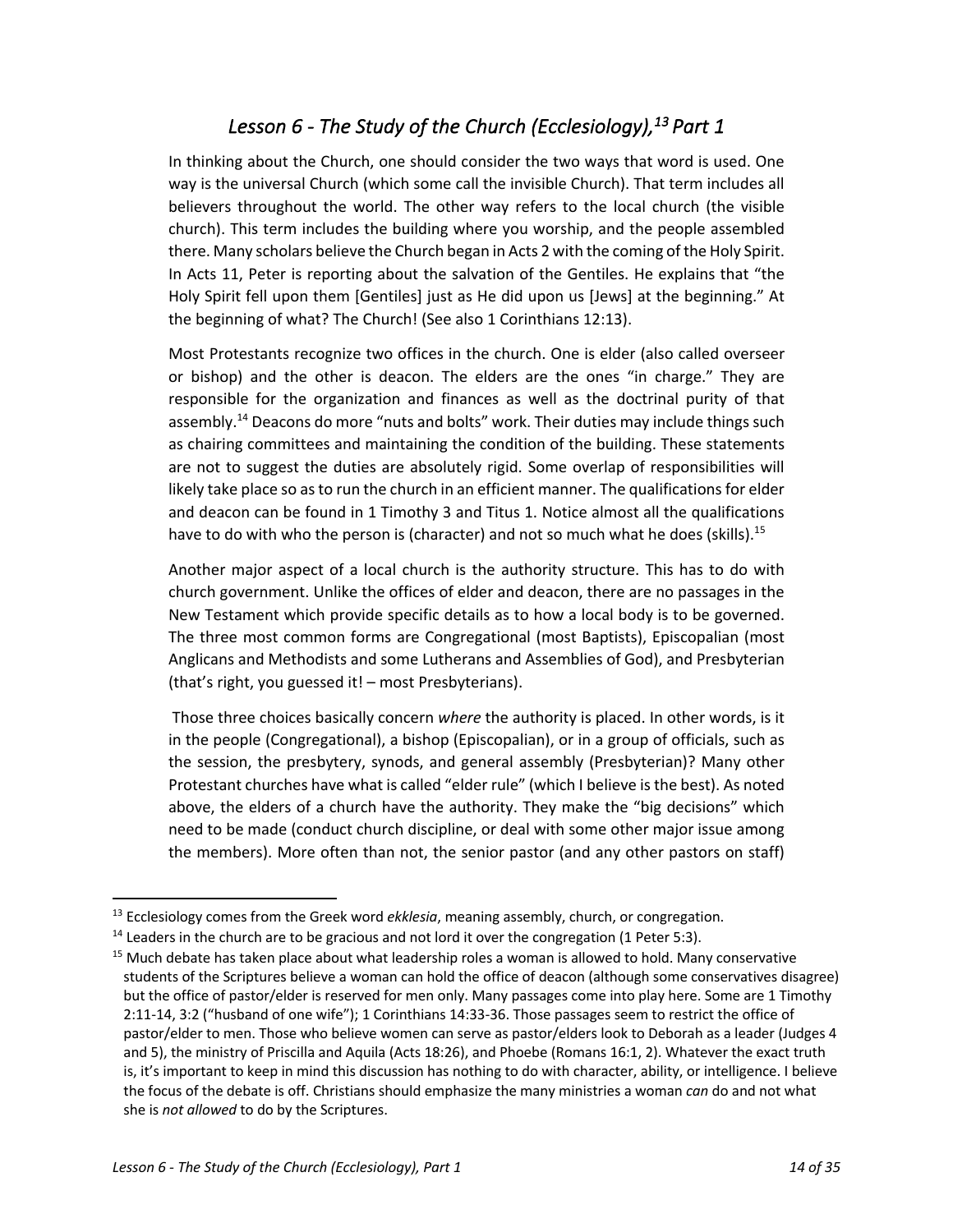serves on the board for as long as he is at the church. Finally, keep in mind the true Head of the Church is our Lord Jesus Christ (Ephesians 1:22, 23).

A too-often-ignored aspect of a church's ministries is referred to as church discipline (Matthew 18:15-20). This important ministry concerns individual members who have been accused of a moral problem (continuing to sin) or a theological problem (teaching something which is unbiblical). Impurity (moral or theological) must not be tolerated. The end goal is not so much punishment as it is restoration. The church is to work with the member in question so as to encourage him or her to live a life pleasing to the Lord. Such efforts are difficult and delicate but if discipline is not attempted, it is to the congregation's peril. One cannot expect the Lord to bless a body of believers if they are not concerned with purity (Revelation 2:2, 20).

Almost all Protestant churches observe two significant rites or, more commonly, ordinances. Those two are called the Lord's Supper (sometimes called Communion, the Lord's Table, or other names) and baptism (frequently by immersion,  $^{16}$  as opposed to pouring or sprinkling). Again, the New Testament does not specify how often these are to be conducted. Take time to think about the significance of each!

### *Key Verse: Matthew 16:18b*

*…I will build My \_\_\_\_\_\_\_\_\_\_\_; and the gates of \_\_\_\_\_\_\_\_\_ will not \_\_\_\_\_\_\_\_\_\_\_\_\_ it.*

*Look It Up!*

*What do these verses tell you about the Church?*

*Acts 2:42*

*Ephesians 1:22, 23*

*Philippians 4:2*

<sup>&</sup>lt;sup>16</sup> I believe immersion is the proper mode. Romans 6:3, 4 talk about dying and being buried with Christ. Actually going under the water best pictures these ideas.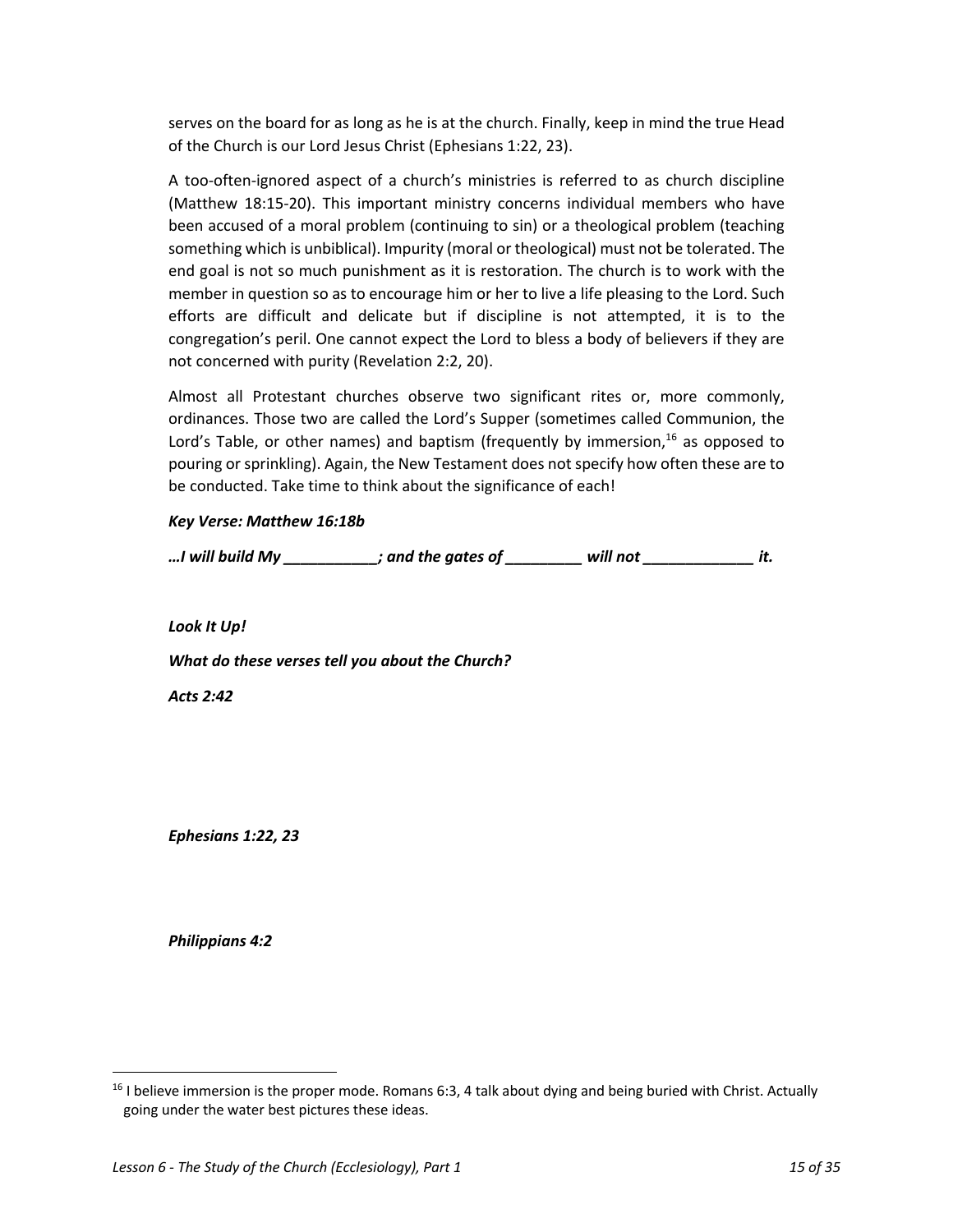*Dig a Little Deeper!*

*Use Acts 11:15 to explain when the Church began.17 Also notice the future tense of our Key Verse.*

*What is the basic idea behind being baptized by the Holy Spirit (1 Corinthians 12:13)?*

*Which type of church government seems best to you? Why?*

<sup>&</sup>lt;sup>17</sup> Take note it was about 9AM when the Church was formed (Acts 2:15). Is this why we start church so early? Probably not. It likely had more to do with accommodating farmers' schedules. Further, if church started later, we might get involved in something else and become less motivated to attend the service.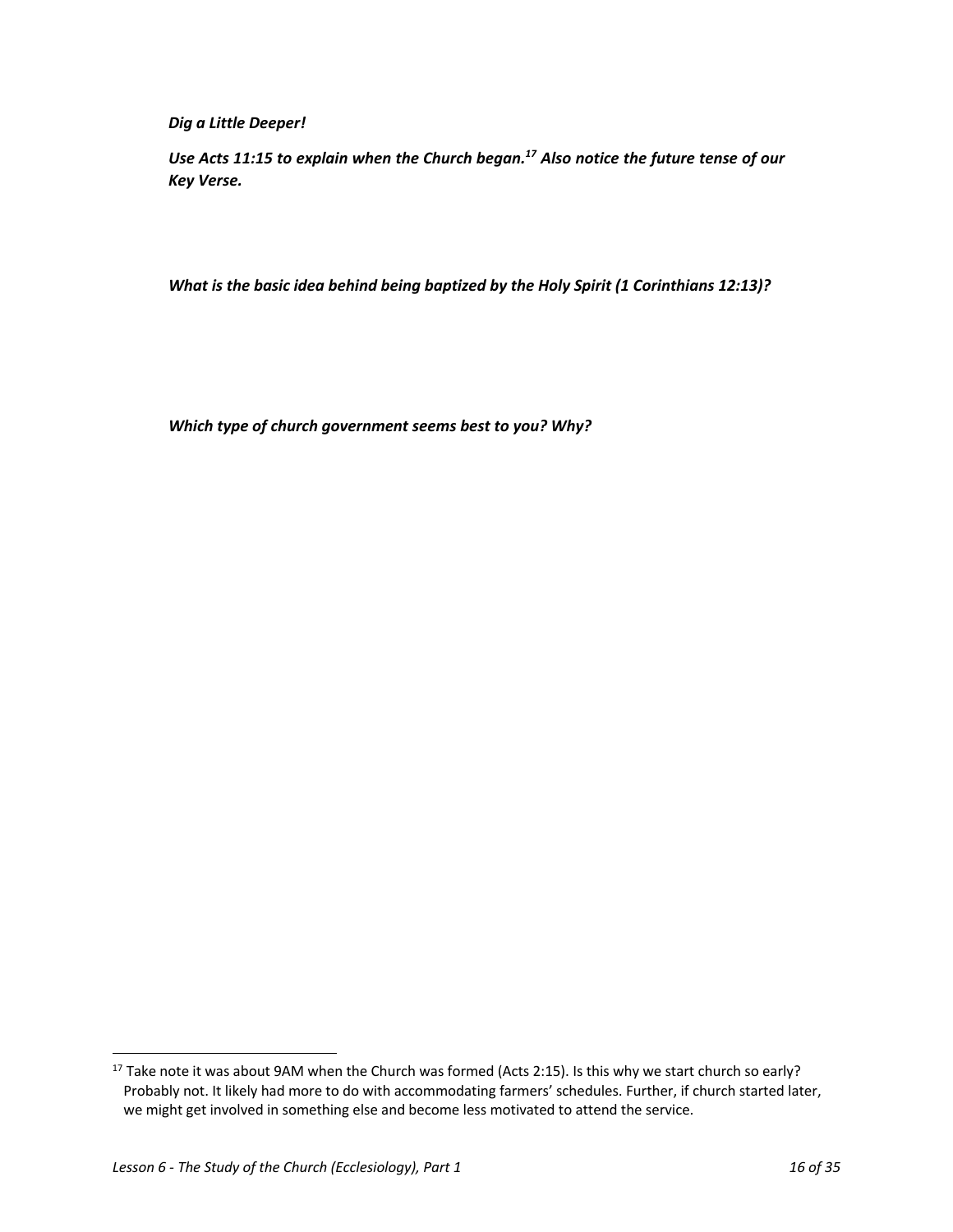## *Lesson 7 - The Study of the Church (Ecclesiology), Part 2*

A significant question to ask as we begin Part 2 is, why should Christians go to church? A common acronym used to answer this important question is w-i-f-e (you young guys like that don't you!). Although church is a wonderful place to meet a potential spouse, that's not what I'm talking about here. The "w" stands for worship, probably the first thing that came to your mind in answering the question. There is no substitute for corporate worship (Hebrews 10:25). Singing and praising the Lord with a group of other believers is a unique moment in a Christian's life. It is vital to note we should not go to church to be entertained. Our adoration and thoughts need to be directed toward Jesus. Colossians 3:16 declares we should be "singing…to God." The "i" stands for instruction. Just as not eating enough food is bad for the body, not consuming enough spiritual food is hard on the soul. I encourage you to check your attitude about studying the Bible, both corporately and individually.

The "f" stands for fellowship. Although the church isn't a social club, it is healthy to develop proper relationships with other believers. Think of it this way. Would you rather go see a good movie by yourself, or with some close friends? Almost everything in life is enhanced when it is done with family and friends. Not many people want to worship standing next to a complete stranger! John Donne (1572-1631) was an English scholar and poet. It was he who wrote, "No man is an island." The last letter, "e," stands for evangelism (although edification isn't a bad word either). I am certainly not saying an unbeliever must be in a church building in order to be saved. On the other hand, for evangelism to be completely ignored during a worship service is foolish. Only the Lord knows the heart of every single person there (2 Timothy 2:19). Something may be said or done which grabs the unbeliever's attention.

I have spoken to many followers of Christ who grew up in a Christian home (which I didn't) but had a drug problem ("My parents drug me to church!"). If that is you attitude, ask the Lord to help you change it!

#### *Key Verse: Hebrews 10:25a*

*Not forsaking our own \_\_\_\_\_\_\_\_\_\_\_\_\_\_\_ together, as is the \_\_\_\_\_\_\_\_ of some…*

*Look It Up!*

*What do these verses tell you about the Church?*

*Matthew 4:10*

#### *Matthew 28:19*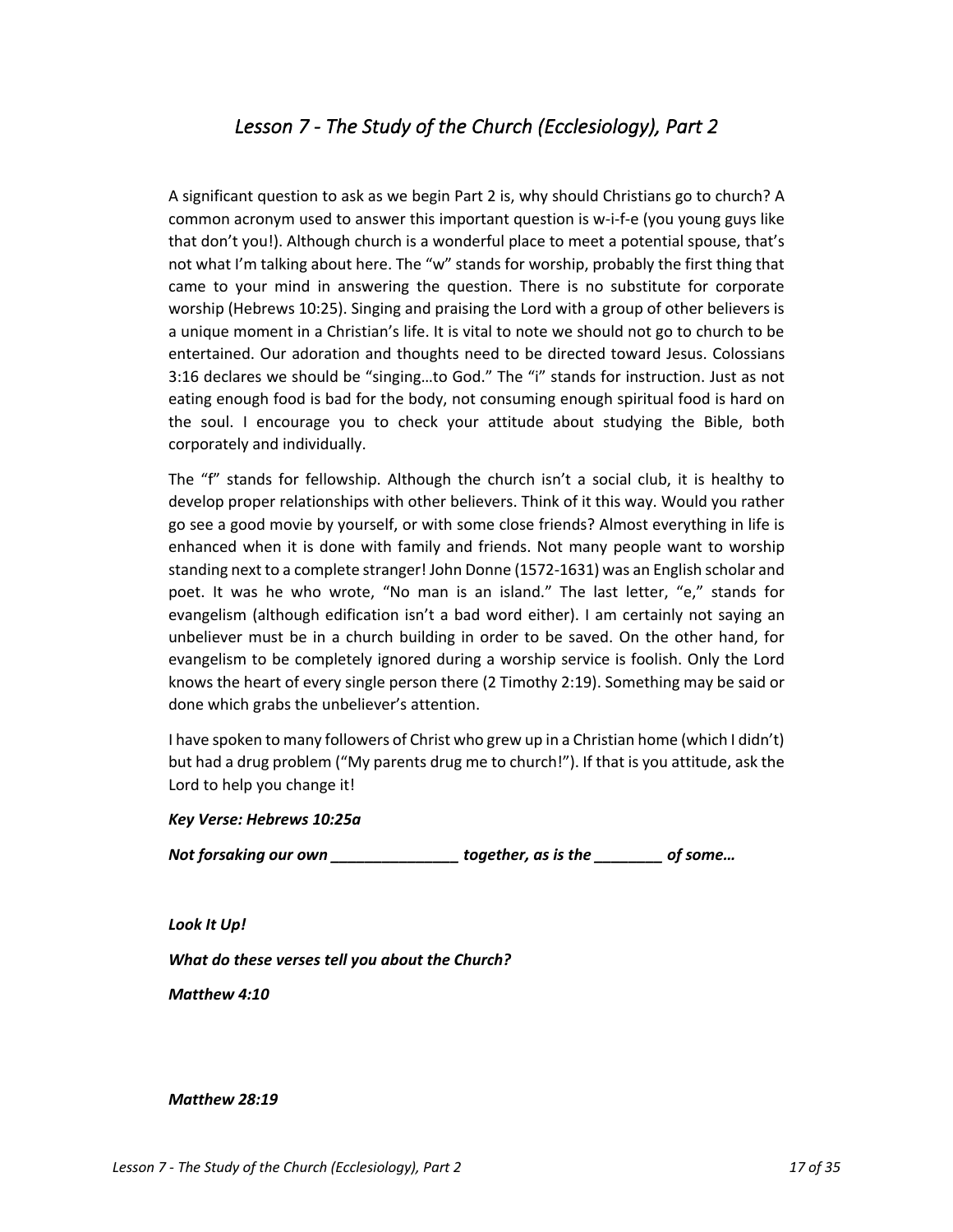*1 John 1:7*

*Dig A Little Deeper!*

*What do you believe should be the role of women in ministry? Consider Romans 16:1; 1 Corinthians 11:5, 14:33-35; 1 Timothy 2:11-14, 3:2 ("husband of one wife").*

*Someone says to you, "I don't need to go to church. I'll just watch it on TV." What would you say to that person?*

*Which people qualify as candidates for baptism? Should babies be baptized?*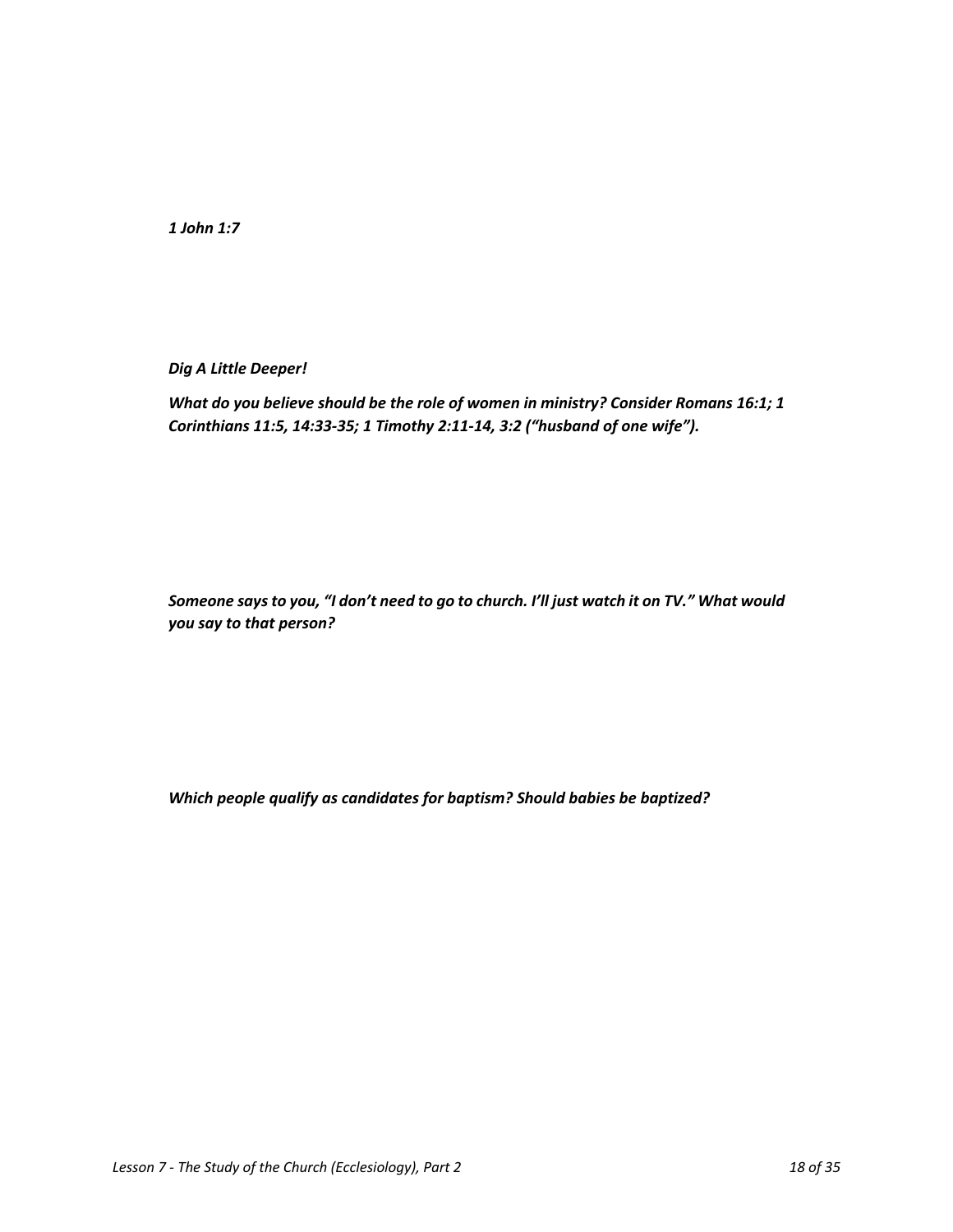### *Lesson 8 - The Study of the Bible (Bibliology)18*

The Bible is often called the Word of God. "Word" in this case doesn't mean a single word. It means "message." The two primary things to know about the Bible are its inspiration and inerrancy. That it is inspired means it was written by God (2 Timothy 3:16). Yes, He used people to do the actual writing, but somehow the Lord supervised the process in such a way that what was written (in the original languages<sup>19</sup>) was exactly what He wanted. It was not really dictation, nor did He override the writer's brain. Somehow it was something "in between"!

By inerrant I mean the Bible doesn't have mistakes in it (again, in reference to the original writings). It never presents something as true which in reality is false. That concept obviously includes spiritual matters but is not limited to that. The Bible was not written as a complete textbook, but wherever it does touch on science or history, you can be sure it is accurate. Since God wrote it, how could it be otherwise but perfectly true.

Even though we call the Word of God the *Holy* Bible, we should not worship it. Only God is to be worshipped (Matthew 4:10; Revelation 22:9). That said, a person who ignores the Bible's teachings does so to his or her own peril.

The Scriptures are important also because we could not know God very well if He had not graciously chosen to reveal Himself in them. They don't argue for the existence of God but merely assume it (Genesis 1:1). To some degree we know about Him through His creation, such as His power and beauty. Psalm 19:1 states, "The heavens are telling of the glory of God; And their expanse is declaring the work of His hands." The Lord has also revealed Himself in His Son (See Christology).

What a fantastic masterpiece the Bible is. Even people who are not believers admit it has some incredible beauty. It is both simple and profound. A child can understand the gospel, but one could not fathom the depths of the Bible in ten lifetimes. The Scriptures are literature but of course so much more than just that.<sup>20</sup> It's like no other book ever composed (Hebrews 4:12)!

### *Key Verse: 1 Corinthians 2:13*

*Which things we also speak, not in words taught by \_\_\_\_\_\_\_\_\_ wisdom, but in those taught by the \_\_\_\_\_\_\_\_, combining spiritual thoughts with spiritual words.*

 $18$  Bibliology thus means what the Bible says about itself.

<sup>&</sup>lt;sup>19</sup> The Old Testament was written in Hebrew (as well as some in a sister language, Aramaic) and the New Testament in Greek.

<sup>&</sup>lt;sup>20</sup> That thought brings up an important reminder of how to interpret the Bible. In one sense we read it as we would any other book – we take it at face value. That is, we read it knowing the normal use of words and language (acknowledging the presence of figures of speech for example). In another sense we don't read it as any other book. We realize God is trying to communicate some truth to us. A word of caution: a Christian studying the Word of God is not to look for some "hidden" or "deeper" meaning to a passage. The Bible can be deep, but that depth is obvious to someone committed to Christ. The Lord is not trying to keep secrets from us, or force us to play some guessing game (1 Corinthians 14:33; Titus 1:2).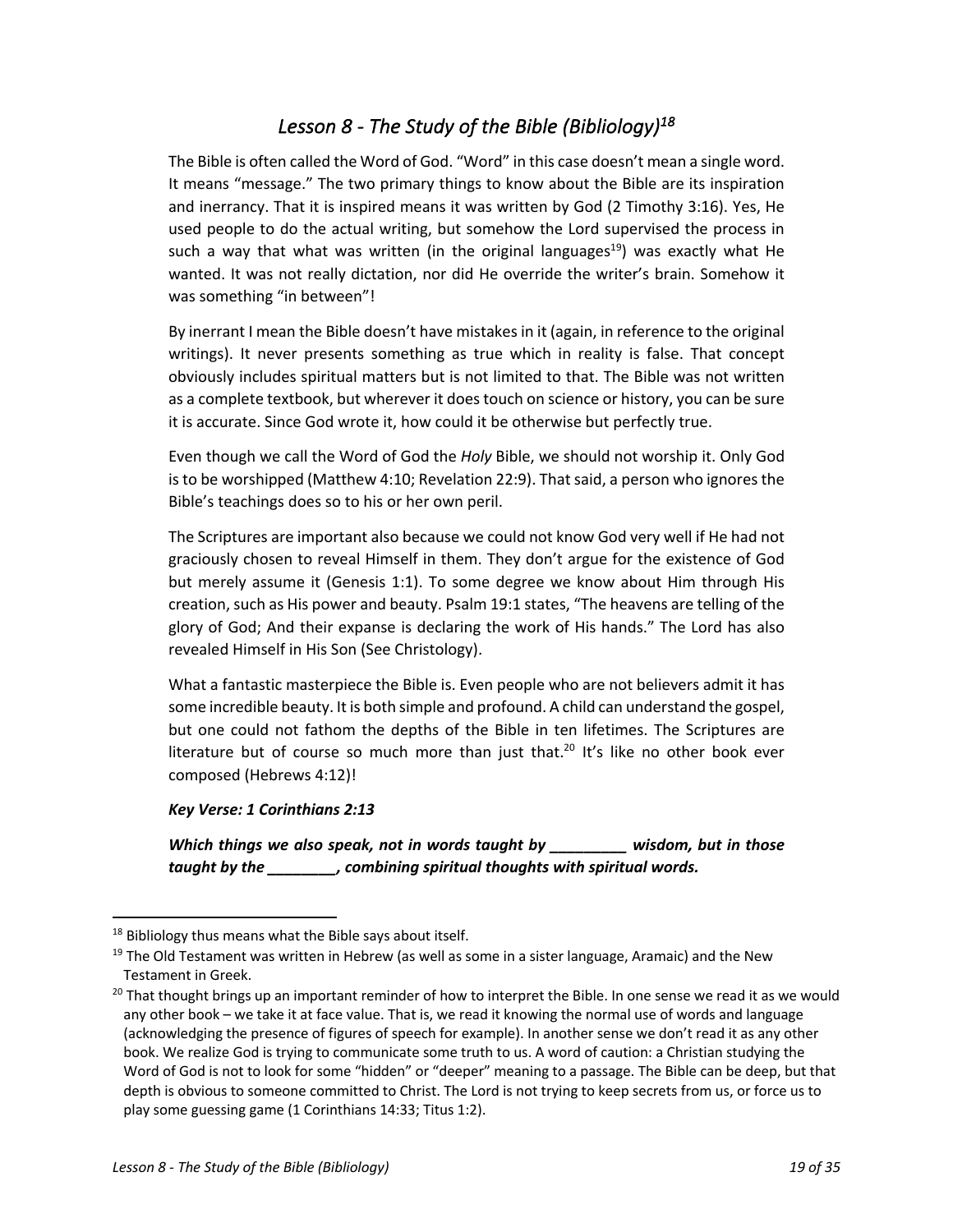*Look It Up!*

*What do these verses tell you about the Bible?*

*Matthew 4:4*

*1 Thessalonians 2:13*

*2 Peter 1:3*

*2 Peter 1:21*

*Dig a Little Deeper!*

*What does fulfilled prophecy (such as Micah 5:2 with Matthew 2:1) indicate about the inspiration and trustworthiness of the Scriptures?* 

*Since the Bible was originally written in Hebrew and Greek, can our English translations be trusted, and viewed as inerrant?*

*What makes the Bible authoritative?*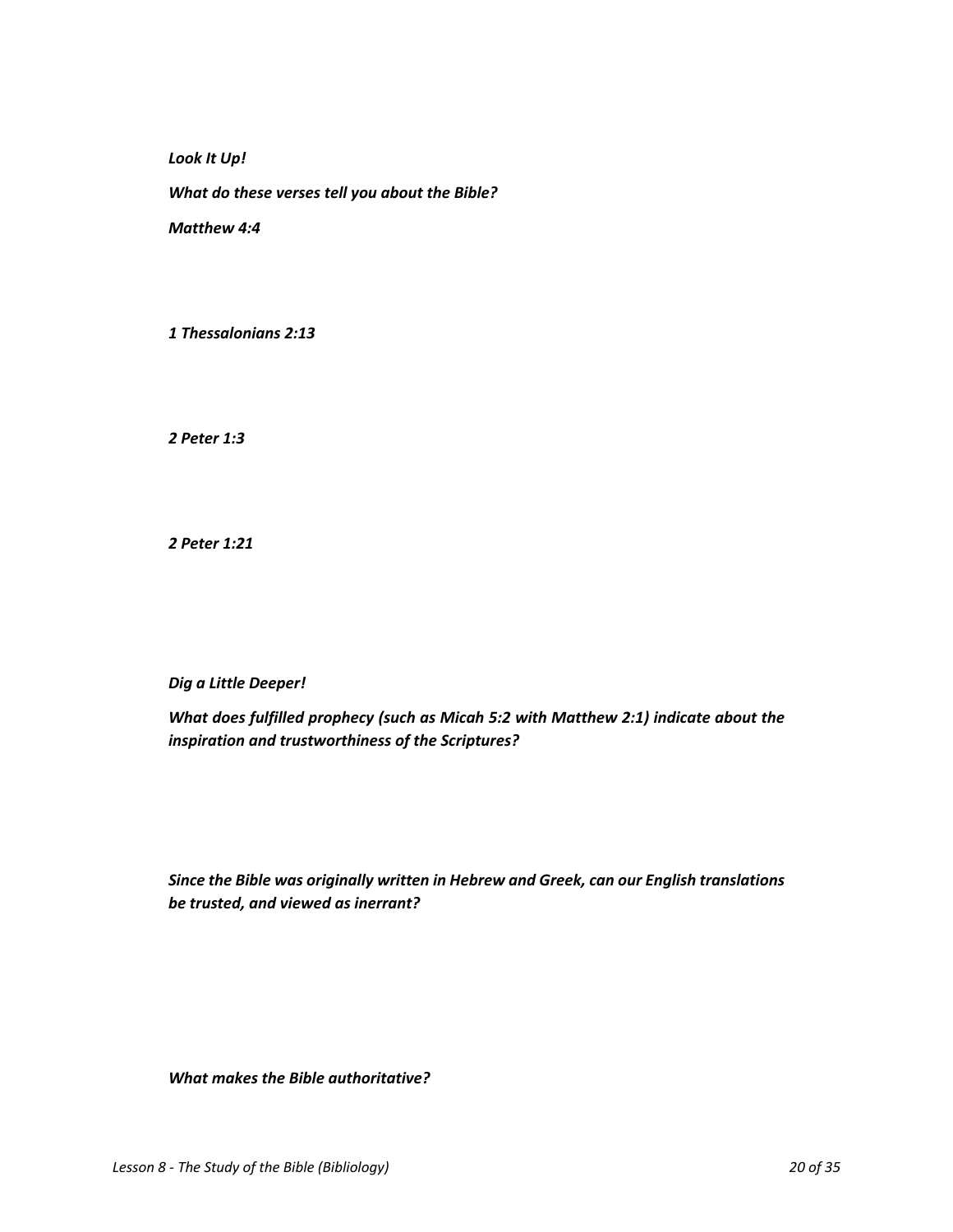*What did Jesus have to say about the Scriptures (Matthew 10:35; Luke 24:44)?*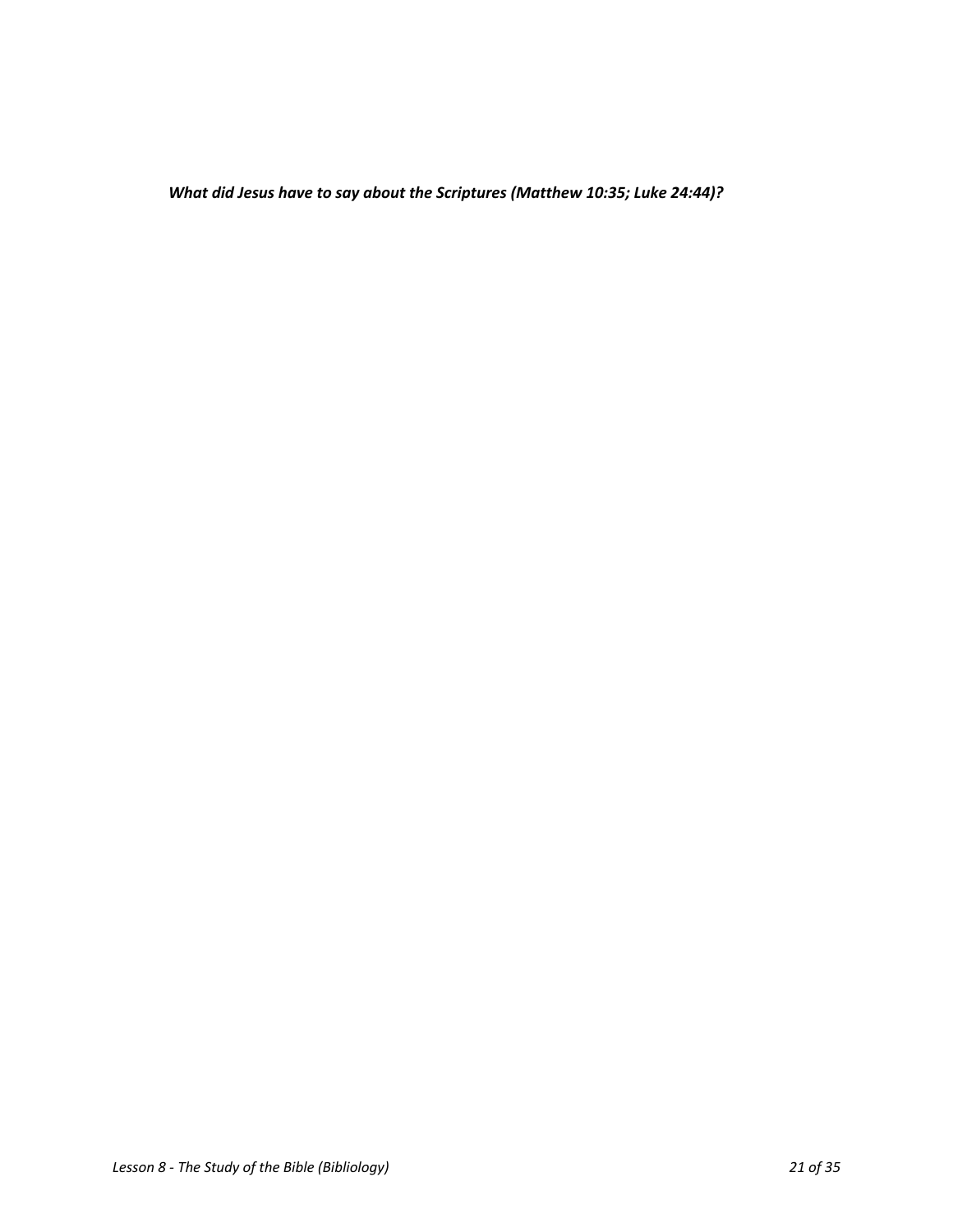### *Lesson 9 - The Study of Humans (Anthropology)21*

Humans were created by God (Genesis 1 and 2). We did not evolve from some lower creature. The Bible also says we were made in the image of God (Genesis 1:26, 27). Nothing else created by the Lord has this image. What this image is exactly isn't totally explained in Scripture. At the least it means people represent God on the earth in some form or fashion. It also means we have some of the same attributes as He does. Of course, His are infinite and perfect whereas ours are limited and corrupted by sin. That every single person has this image means everyone deserves our love and respect (Colossians 3:13). Furthermore, despite being made in the image of God, we have a sin nature, too.

The Bible also notes some of the other components of humans. The most obvious is the physical part – we all have a body! The other is the non-physical part (immaterial). This would include at least a soul and spirit (1 Thessalonians 5:23). Based on this information, some conclude people have three aspects: soul, spirit, and body. Others disagree, noting that the Scriptures also talk about our mind and heart (Matthew 22:37). Does that mean humans have five aspects (soul, spirit, heart, mind, body)?<sup>22</sup> That question is very difficult to answer because the Bible does not give a detailed explanation of "soul," "spirit," *etc*. But we certainly can say for sure we are material and immaterial. The immaterial aspect will exist forever (Luke 16:19-31).

### *Key Verse: Matthew 19:4*

*And He answered and said, "Have you not read that He who \_\_\_\_\_\_\_\_\_\_ them from the \_\_\_\_\_\_\_\_\_\_\_\_\_\_\_\_ made them male and female."*

*Look It Up! What do these verses tell you about humans? Matthew 22:37*

*Romans 3:23*

*Hebrews 9:27*

<sup>21</sup> Anthropology comes from the Greek word *anthropos*, meaning man, human, or mankind.

<sup>&</sup>lt;sup>22</sup> Because the Bible does not explain the immaterial aspect of our being and how it functions, people should not be dogmatic about their conclusions in this area.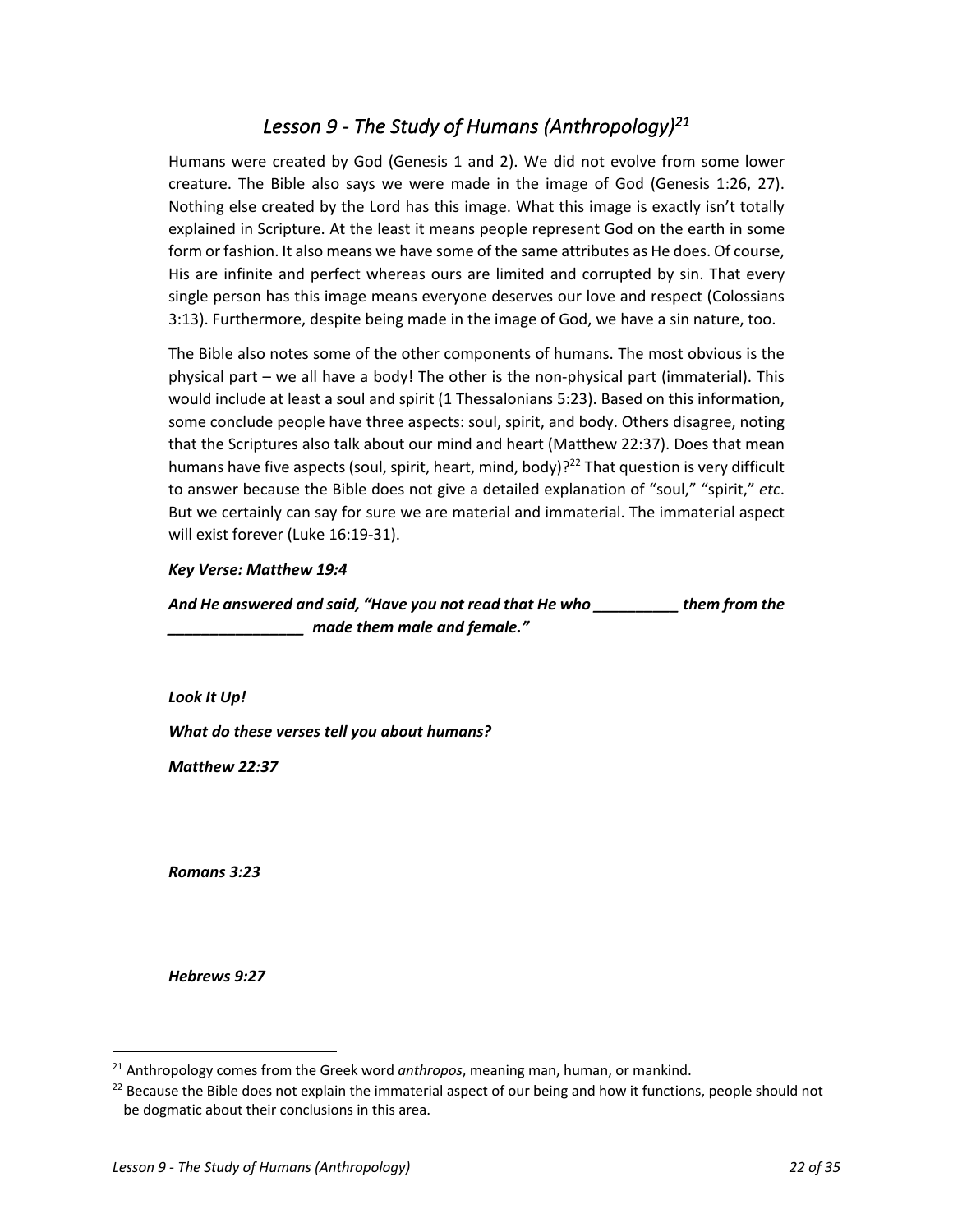*Dig a Little Deeper!*

*Is it possible to combine the Creation account with evolution?23*

*Where did the idea of marriage come from? Did mankind come up with the concept?24*

*Read 1 Corinthians 6:19. What does that verse say about our body and how we should take care of it? See also Romans 6:11-13.*

<sup>&</sup>lt;sup>23</sup> I do not believe it is possible to successfully insert evolution into the Biblical record. Keep in mind evolution is the word of man – and people make mistakes. Also, evolution did not come about as the result of an in-depth study of the Bible. Creation is in the Word of God, a God Who doesn't make mistakes (Titus 1:2). Ask yourself, what is the basis of my authority – man or God?

 $24$  Genesis 2:22 shows marriage is God's idea. Therefore, people have no right to change its meaning.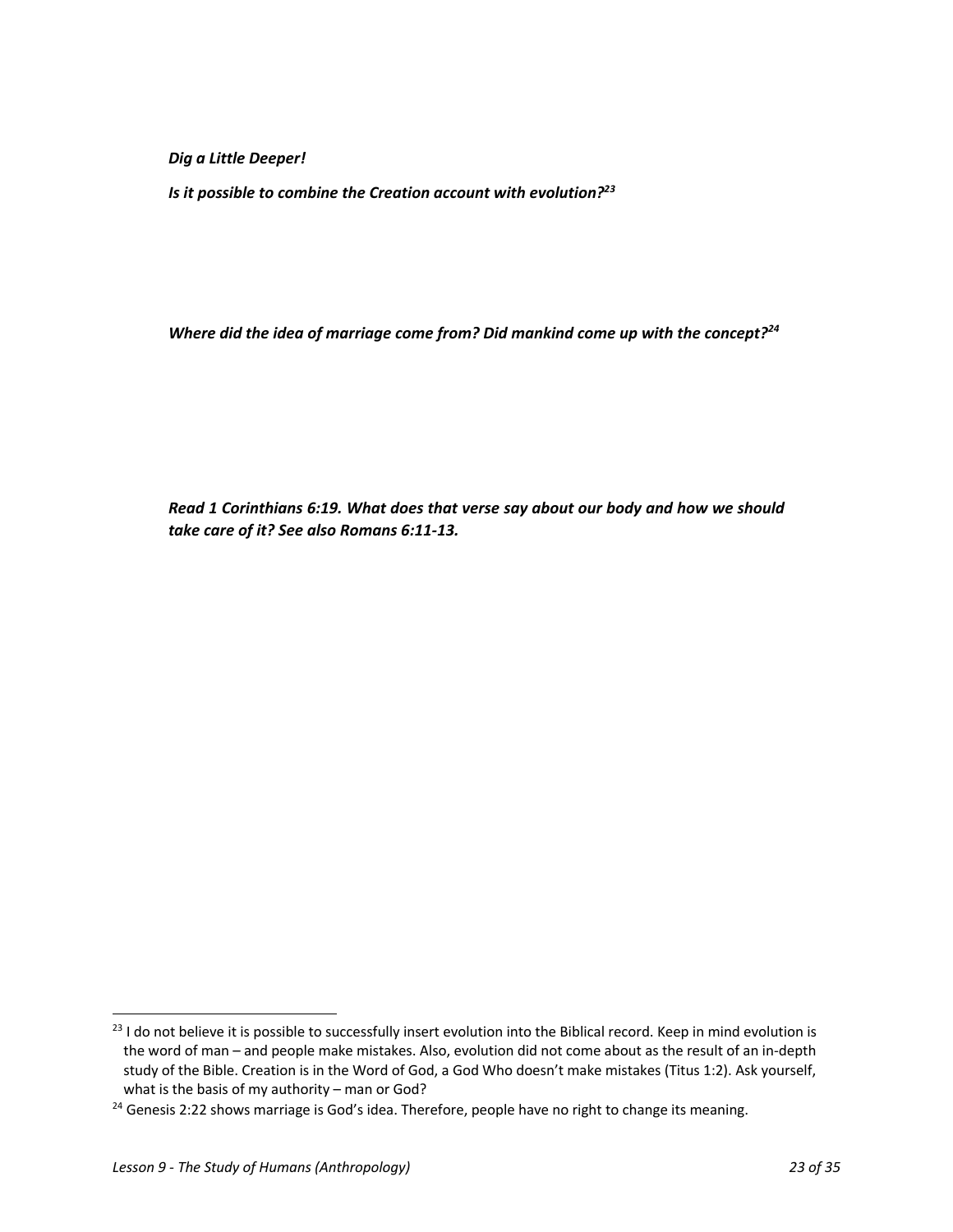## *Lesson 10 - The Study of Angels (Angelology)*

The Scriptures have more to say about angels than you might think at first. The words "angel" or "angels" come up in the Bible almost 300 times. Angels are seen playing a role in Jesus' earthly ministry in places such as Luke 2:9, 13 and 22:43. "Angel" simply means "messenger." There must be different levels or ranks because Michael is called the archangel (Jude 9, the only place he is identified as such). Apparently, we will someday hear him because 1 Thessalonians 4:16 mentions "the voice of the archangel." Gabriel is the only other angel named. The only other types of angels noted in the Scriptures are seraphim (Isaiah 6:2, 6) and cherubim (Genesis 3:24 and many others). They are not present everywhere at the same time as God is (Daniel 10:12-14). None of them are to be worshipped (Revelation 19:10).

Angelic beings have what Bible scholars call "personality." That is, these created beings<sup>25</sup> are "persons" and not just "blobs" or ghosts. They have emotions (Luke 15:10), desire (1 Peter 1:12), and can speak to humans (Daniel 8 and 9). They are further described as "ministers" (Hebrews 1:7, quoting Psalm 104:4) and "spirits" (Hebrews 1:14).

One other being that should be noted is the angel of the Lord, who appears a number of times in both Testaments. Exactly who he is is a matter of some debate. Because he is called THE angel of the Lord in the Old Testament and AN angel of the Lord in the New Testament, most conservative scholars believe most of his Old Testament appearances are none other than Jesus Himself.<sup>26</sup> Once He came in the flesh, He no longer showed up as THE angel of the Lord.

So far, we have talked about the holy angels. Fallen angels are discussed in the next lesson. What interesting creatures these seem to be!

### *Key Verse: Hebrews 1:14*

*Are they not all \_\_\_\_\_\_\_\_\_\_\_\_\_\_\_ spirits, sent out to render \_\_\_\_\_\_\_\_\_\_ for the sake of those who will inherit salvation?*

*Look It Up!*

*What do these verses tell you about angels?*

*Psalm 103:20*

 $25$  They almost certainly had to have been created during the week of Creation as described in Genesis 1, as suggested by Exodus 20:11 and 31:17. However, some are of the opinion the angels were created *before* creation week because of what is stated in Job 38:7. Revelation 9:1 is an interesting verse to consider. It says a star fell from heaven but then the star is called a "he"! We don't want to base our doctrine on one verse but this verse has caused many to wonder about the relationship between stars and angels. I mention this point because Genesis 1 nowhere specifically notes angels but it does mention stars (v. 16, and what a very matter-of-fact way to point out the creation of something which numbers in the trillions!).

<sup>&</sup>lt;sup>26</sup> The Old Testament appearances are called pre-incarnate because they took place before Christ came in the flesh. Remember: Christ did not begin at His birth in Bethlehem. He has always existed and will always exist.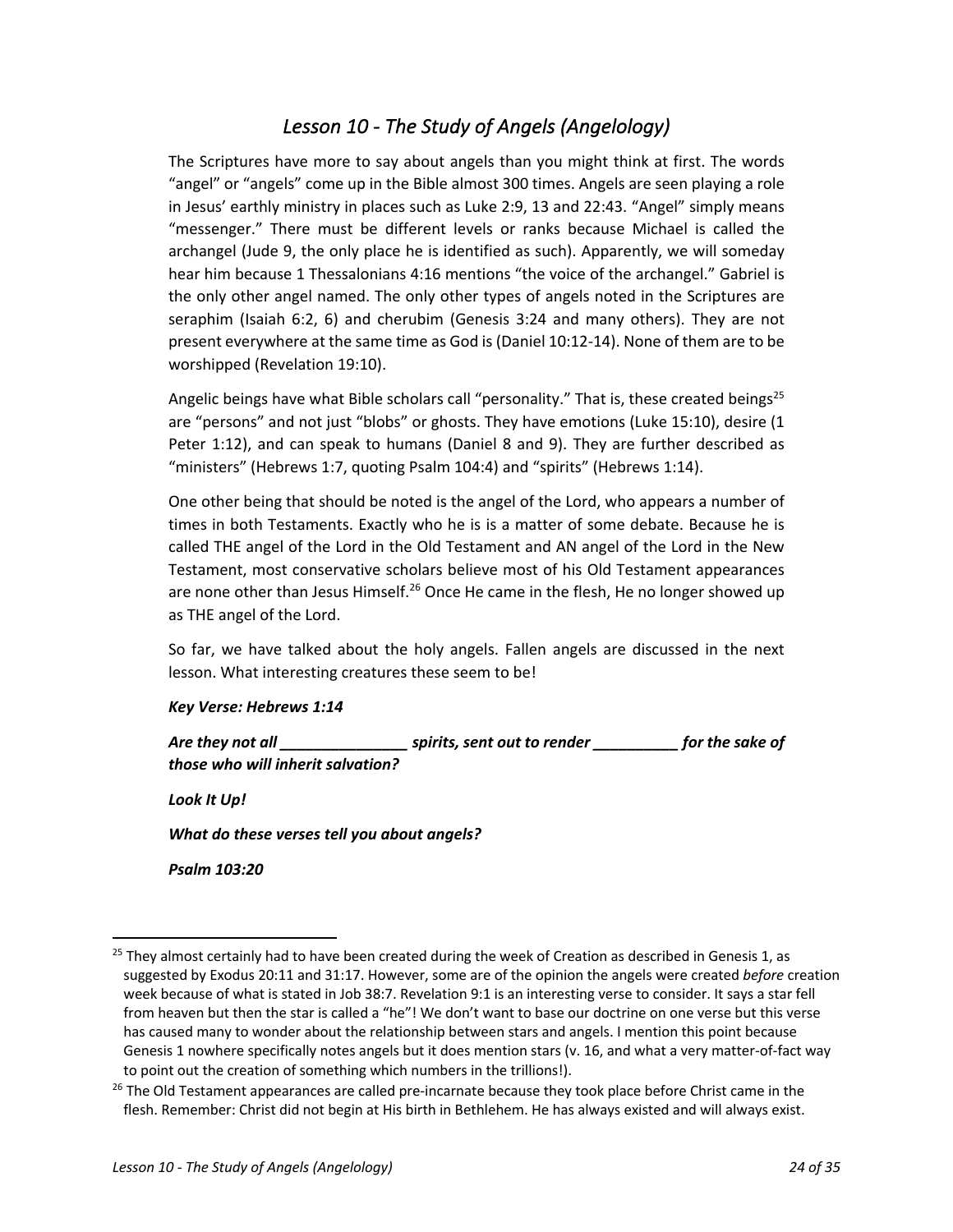*Matthew 18:10*

*Revelation 4:8*

*Revelation 5:11*

*Dig a Little Deeper!*

*Are there such angels as guardian angels? Consider Matthew 18:10 and Psalm 91:11.*

*In Revelation 9:1, why do you think the star is referred to as "him"?*

*Chapters 2 and 3 in Revelation contain seven letters written to seven churches. Each one is addressed to "the angel of the church." Who do you think these "angels" are?*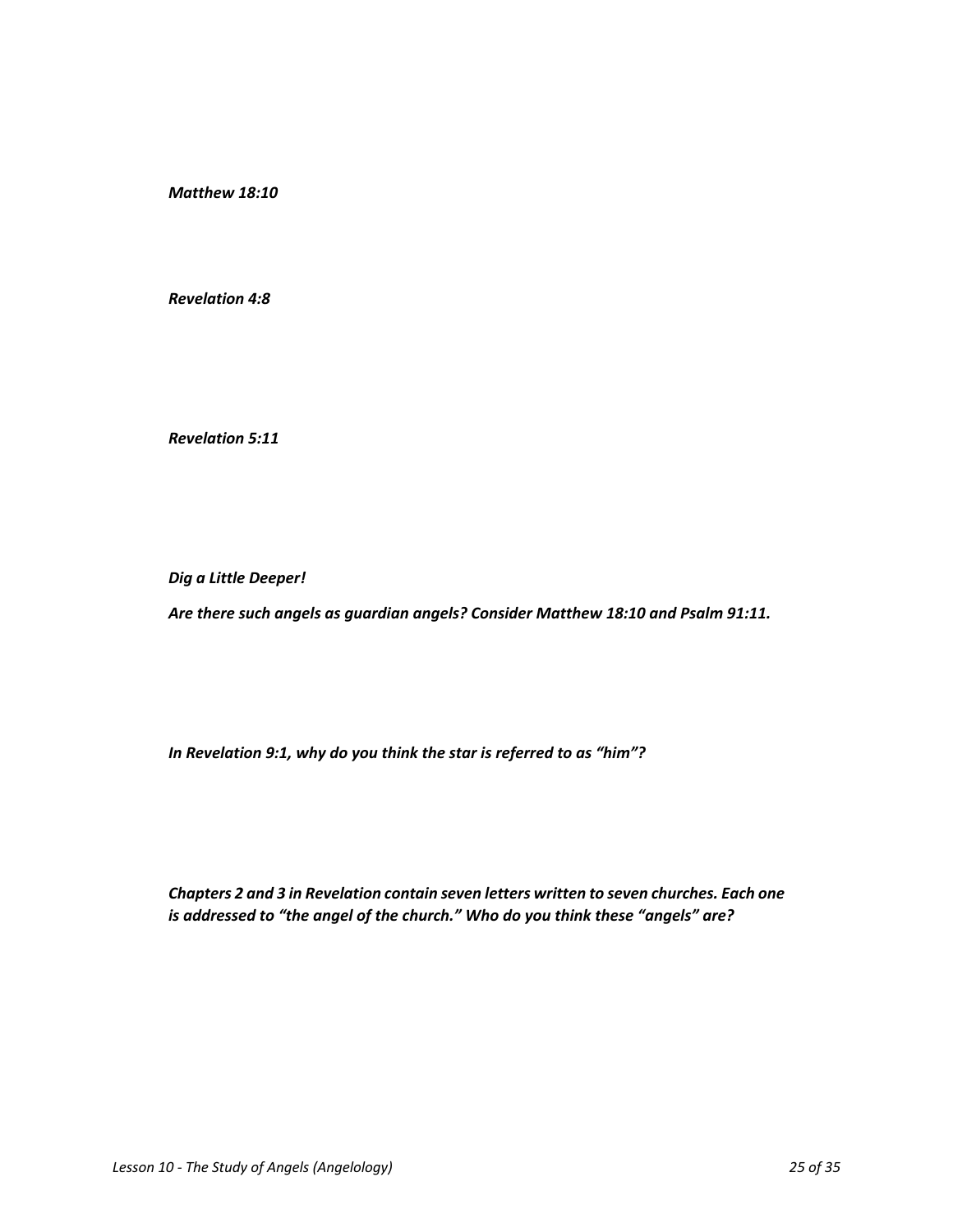## *Lesson 11 - The Study of Satan and Demons (Satanology and Demonology)*

I know this does not sound like a very encouraging or helpful lesson, but it is needed. When thinking about this subject, you must maintain balance. We should not think too highly of the devil or too lowly of him. He is powerful, but not nearly as powerful as God is. If you maintain this balance, you will be just fine. Keep your thoughts on Jesus! Nevertheless, if you do not feel comfortable, certainly feel free to skip this lesson.

Christians do need to know some things about the evil one. We are in a spiritual war and, just as in any war, it's important to know the enemy. He is a created being, but God didn't create him as evil. It seems he was a glorious angel (Ezekiel 28:11-19) who became proud and fell (Isaiah 14:12-17). His main weapon is deception. He makes sin seem appealing. He can even change himself into an angel of light (2 Corinthians 11:14). Don't be fooled! (Read more about Spiritual Warfare (as it's called) in Lesson 13.) Peter tells us Satan is roaming around (1 Peter 5:8). He is primarily in the spirit world but occasionally God lets him appear on earth (Matthew 4:3).

Demons are also fallen angels who followed Satan in his rebellion (Revelation 12:4). They too have some power and influence but, like Satan, they are not as strong as God is – in fact, it's not even close!

*Key Verse: James 4:7*

*\_\_\_\_\_\_\_\_\_\_ therefore to God. \_\_\_\_\_\_\_\_ the devil and he will \_\_\_\_\_\_ from you.*

*Look It Up!*

*What do these verses tell you about Satan and demons?*

*Matthew 25:41*

*John 12:31*

*Revelation 12:10*

*Dig a Little Deeper!*

*Lesson 11 - The Study of Satan and Demons (Satanology and Demonology) 26 of 35*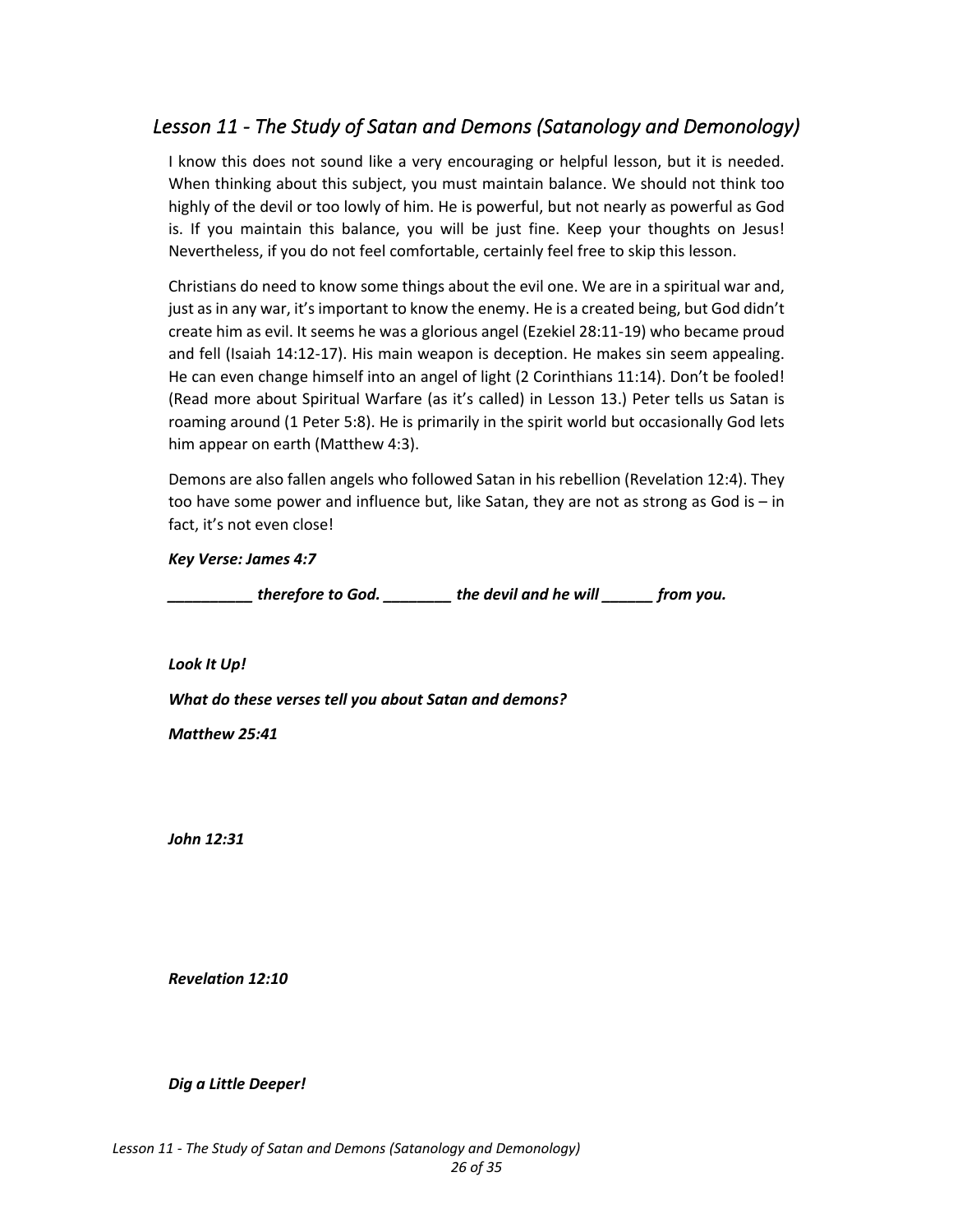*Is Satan a real creature or just a symbol of evil? Consider Matthew 4:9 and Revelation 12:12.*

*Can Christians "bind" the devil? If so, what verses do you use for support of that view? (Don't forget our Key Verse as well as 1 Peter 5:9)27*

*What will finally happen to Satan? Consider Matthew 25:41 and Revelation 20:10.*

### *Lesson 11 - The Study of Satan and Demons (Satanology and Demonology)*

<sup>&</sup>lt;sup>27</sup> I believe Christians have no authority to "bind" Satan. Matthew 16:19 and 18:18 are not in the context of spiritual warfare. If Christians could do so, the perfect places to mention that power would be Ephesians 6:10-19 and 1 Peter 5:8, 9 – but no such "weapon" is mentioned.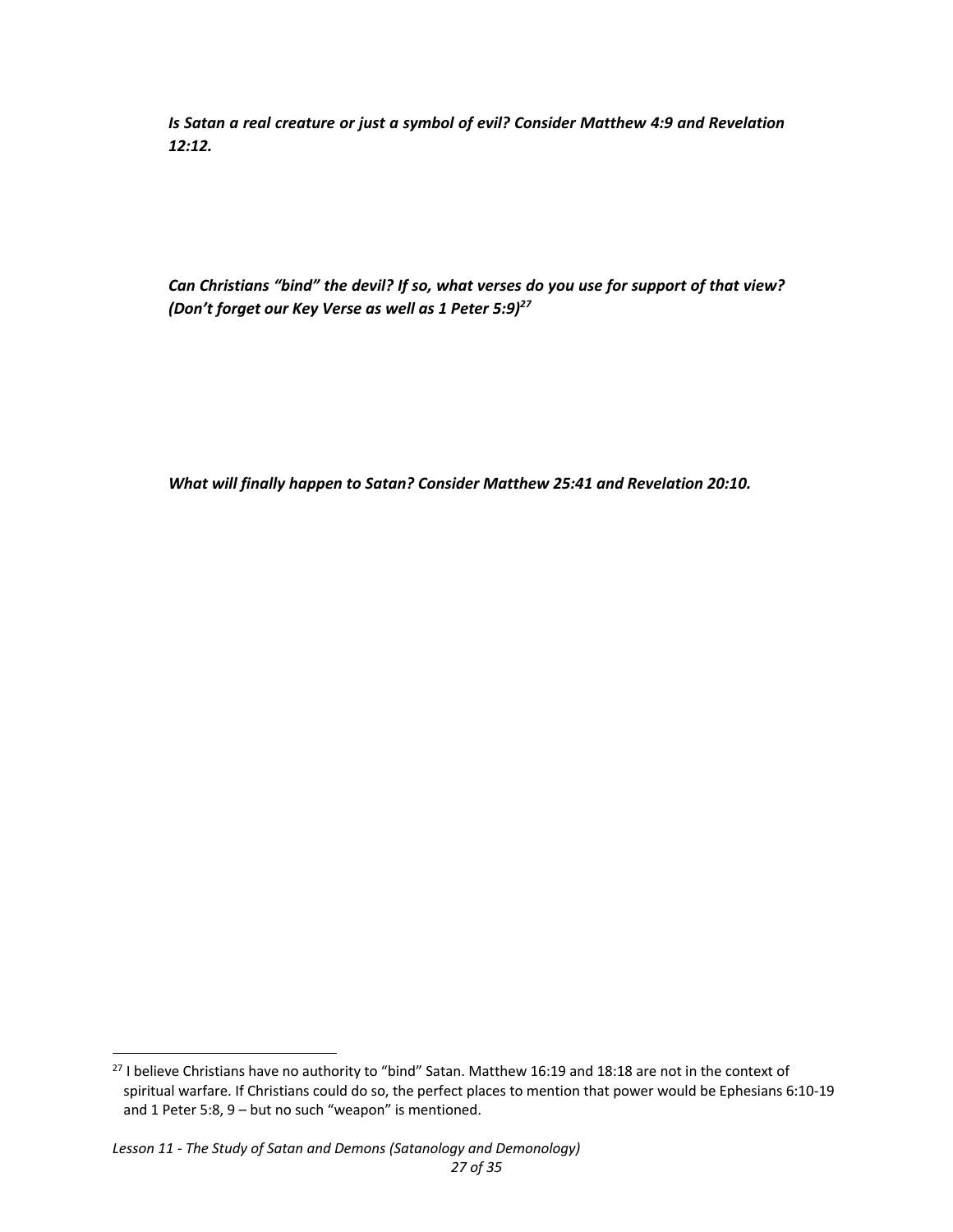# *Lesson 12 - The Study of Future Events (Eschatology)28*

Many Christians seem to be of the opinion that this subject (and especially the book of Revelation) is just divisive, controversial, and irrelevant and thus should be avoided. It's divisive only because some believers make it a test of fellowship. "If you don't believe the details just like we do, you might not even be saved!" What a tragedy! No Bible student is able to understand the details of the future with 100% certainty. The one thing that *is*  the clear teaching of Scripture is that Jesus is absolutely coming back – physically and visibly (Acts 1:10, 11).

We should look at two aspects of eschatology. One is general eschatology and the other is personal eschatology. The first has to do with the major public events of the end times such as the return of Christ, the Tribulation, the Kingdom, *etc*. The other of course has to do with what happens to each individual person, saved and unsaved. First things first.

Christians should not study future events in the Bible merely out of curiosity (even though I do think it's fun!), but to know as much about the entire Word of God as possible. One verse in Revelation (ironically) states the person who reads that book is blessed  $(1:3)$ .<sup>29</sup> Many (most?) believers think Jesus could come back at any time (1 Thessalonians 5:2). The study of future events is loaded with vocabulary (amillennial, pretribulation, and many more). But don't let all those possibilities stop you from looking into this subject. There are a number of books which present just the basics.<sup>30</sup>

General eschatology has much to do with the timing of the events (and not so much whether or not they will actually happen) when trying to determine the order of those events. The two main "timing" events are the Rapture and the Tribulation. The big question is, when will Jesus return in relation to the major happenings? Because eschatology can get deep in a hurry, I'm going to present only the timeline that, in my humble opinion, is the correct one. I will spend some time explaining why I hold these views. I encourage you to read the books suggested in endnote 3 to understand other viewpoints.

I believe the major events of the end times will be in this order: Rapture, Tribulation, Second Coming, Millennial Kingdom, Eternal State. Some Bible students understand the Rapture and the Second Coming to happen at about the same time. Why I distinguish between the two is a very long discussion that I won't go into in these lessons. The Rapture is the meeting in the air between the Lord and the Church. The main passage here is 1 Thessalonians 4:15-18. That the Church will not be here for the Tribulation is based on a number of passages. Two of those verses are 1 Thessalonians 4:18 and Titus 2:13. Since there are no signs before the Rapture, Jesus could come at any moment. Pondering that fact should encourage us to live holy lives (2 Peter 3:11; 1 John 3:3). Do

<sup>28</sup> Eschatology comes from the Greek word *eschatos*, meaning end or last.

 $29$  Another good verse is Revelation 22:7. How many other books of the Bible declare a Christian is blessed by reading and heeding that book? Zero!

<sup>30</sup> Just a sampling are: *A Basic Guide to Eschatology* by Millard Erickson, and *Understanding End Times Prophecy* by Paul Benware.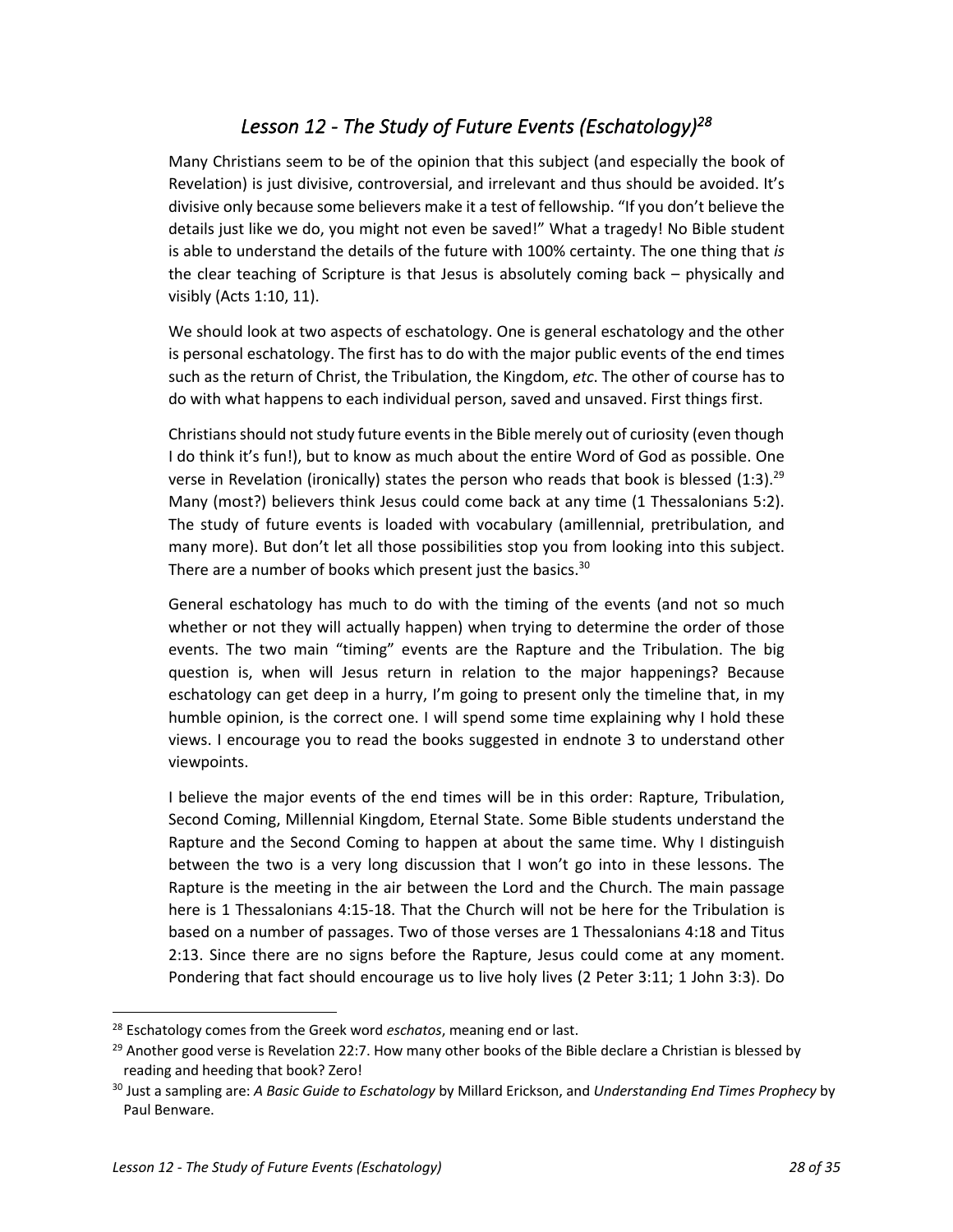you want to be caught doing something bad when He shows up? We should want to please Jesus and not just avoid guilt and shame.

In the 1 Thessalonians 4 passage, Paul has been talking about the Rapture, and concludes by saying: "Therefore comfort one another with these words." Those words are not very comforting if Christians are about to enter the Tribulation! Titus 2:13 states we are to be looking for the appearance of Christ. Why say that if the next major event on God's calendar is the Tribulation? See also 1 Thessalonians 1:10 and 5:1-11. The other events fall into place in the order described above if you believe what I just wrote about the timing of the Rapture. The Tribulation will last seven years (the "one week" of Danial 9:27) then Jesus will come back to judge and to set up His 1000-year ("Millennial") Kingdom on earth (Revelation 20:1-7). Finally, all who have believed on God for salvation will enter the Eternal State to be with Him forever.

Now on to personal eschatology. The idea here is similar to what we discussed under the Doctrine of Salvation (Soteriology). To put it in a question we could ask, *what am I going to do with Jesus*? The good answer is to trust Him alone as my personal Savior in order to go to heaven when I die (Ephesians 2:8, 9). The bad answer is to ignore Him and go to hell when I die (John 3:36). Like it or not, that is the plain truth the Bible teaches. It's also vital to keep in mind that this decision must be made now. There is no second chance after death (Hebrews 9:27). At some point in time, all persons will be resurrected to face judgement (John 5:28, 29). Believers will "all appear before the judgment seat of Christ" (2 Corinthians 5:10) but not for salvation but for rewards for faithfulness. The unsaved will appear before the Great White throne (Revelation 20:11) where it will be determined they are to be consigned to hell.

Some related questions to these matters are: where are, what are, and what do we know about heaven and hell? Even though they are real places, they are in the spirit world. You cannot travel to far outer space or go way down into the earth and find them. Heaven is basically the dwelling place of God. $31$  To be near Jesus is most certainly a fantastic experience. By stark contrast, hell is a most horrible place (Luke 16:24). Although it is called the lake of fire (Revelation 20:15), it is somehow a place of darkness, too (Matthew 25:30).

As a final word for this lesson, let me encourage you to look past the pain and sorrow of this life and keep watching for "the blessed hope" (Titus 2:13)!

### *Key Verse: Revelation 19:15*

*From His mouth comes a sharp sword, so that with it He may strike down the \_\_\_\_\_\_\_\_\_\_\_\_, and He will rule them with a rod of iron; and He treads the wine press of the fierce \_\_\_\_\_\_\_\_\_ of God, the Almighty.*

 $31$  The third heaven of 2 Corinthians 12:2 means the abode of God.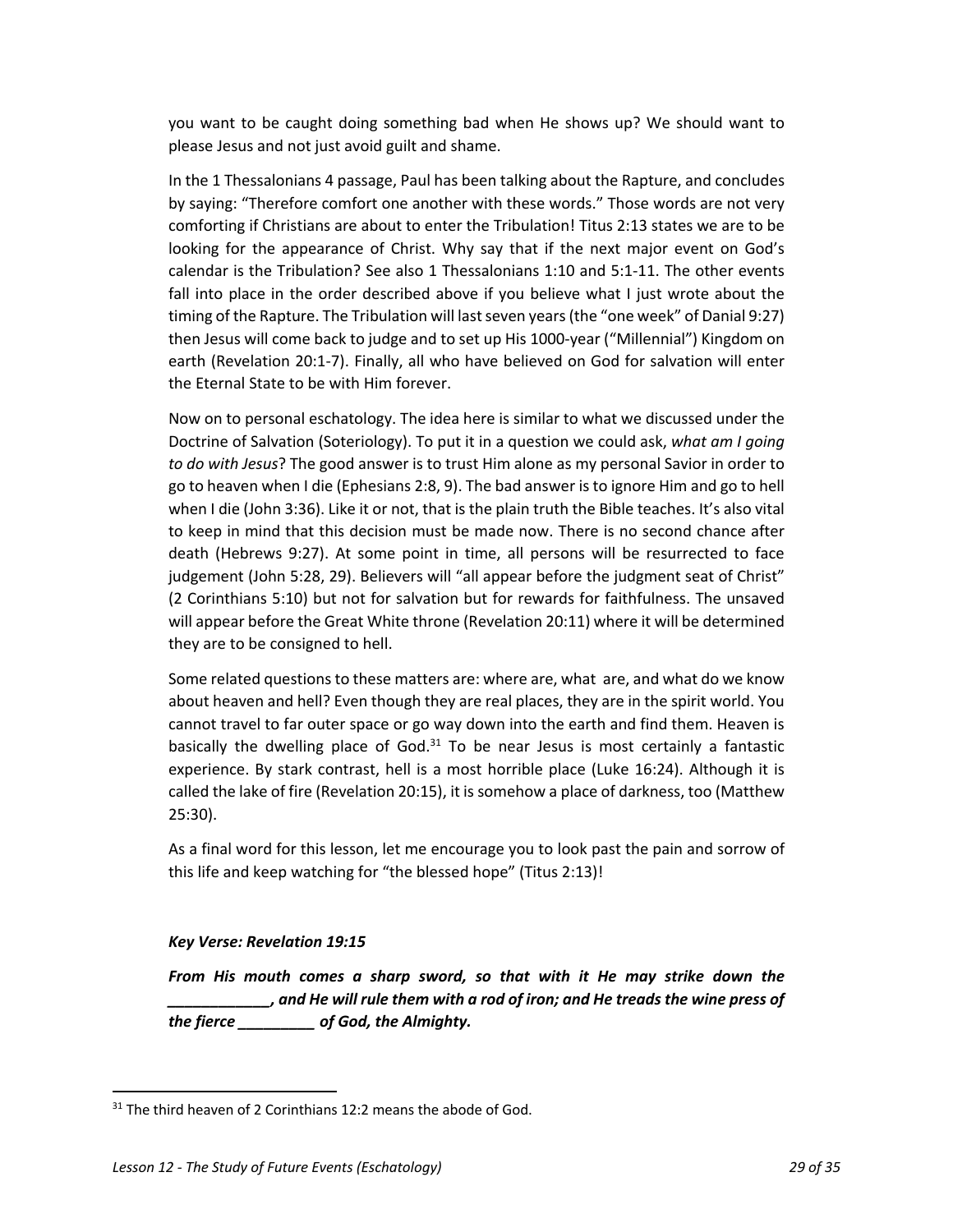*Look It Up! (and keep looking up!)*

*What do these verses tell you about future events?*

*Matthew 26:63, 64*

*2 Corinthians 5:10*

*2 Peter 3:10*

*Dig A Little Deeper!*

*How do you feel about what the Bible says about the future? Are you scared? excited? both? something else?*

*Some people believe the 1000-year kingdom will not happen (called amillennialism) because it's mentioned in Revelation 20 only and in no other passage, and because the word "kingdom" is not in Revelation 20. Others say "thousand years" is repeated six times in Revelation 20 and is thus a literal concept. What do you think?*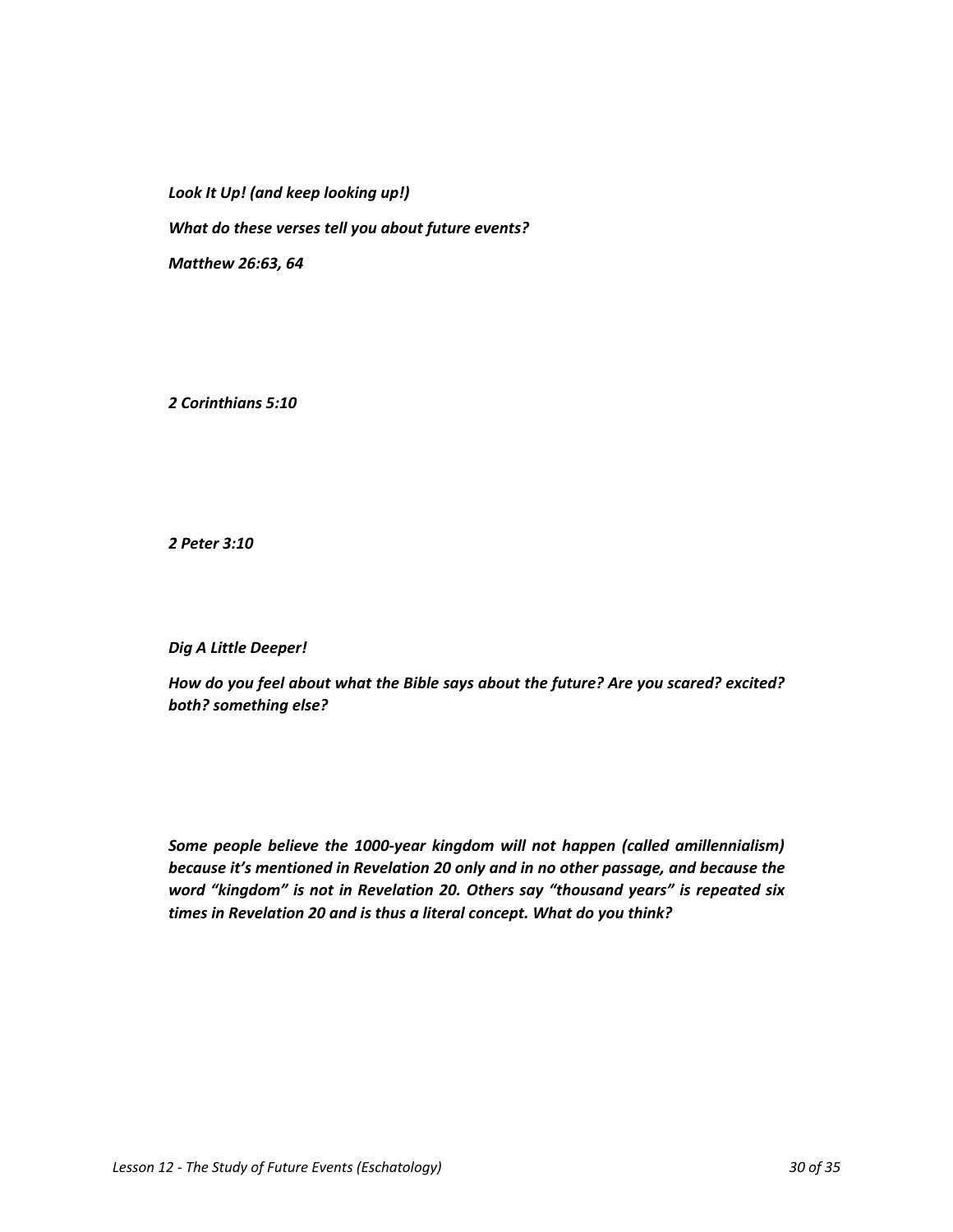*If someone said to you that all this talk about the future is unimportant and that we just need to be out talking to people about Jesus. What would you say back?*

*Look at Acts 1:9-11. What does this tell us about Christ's return? You could probably list at least three things.*

*Are heaven and hell real places? Don't forget to consider Luke 16:19-31.*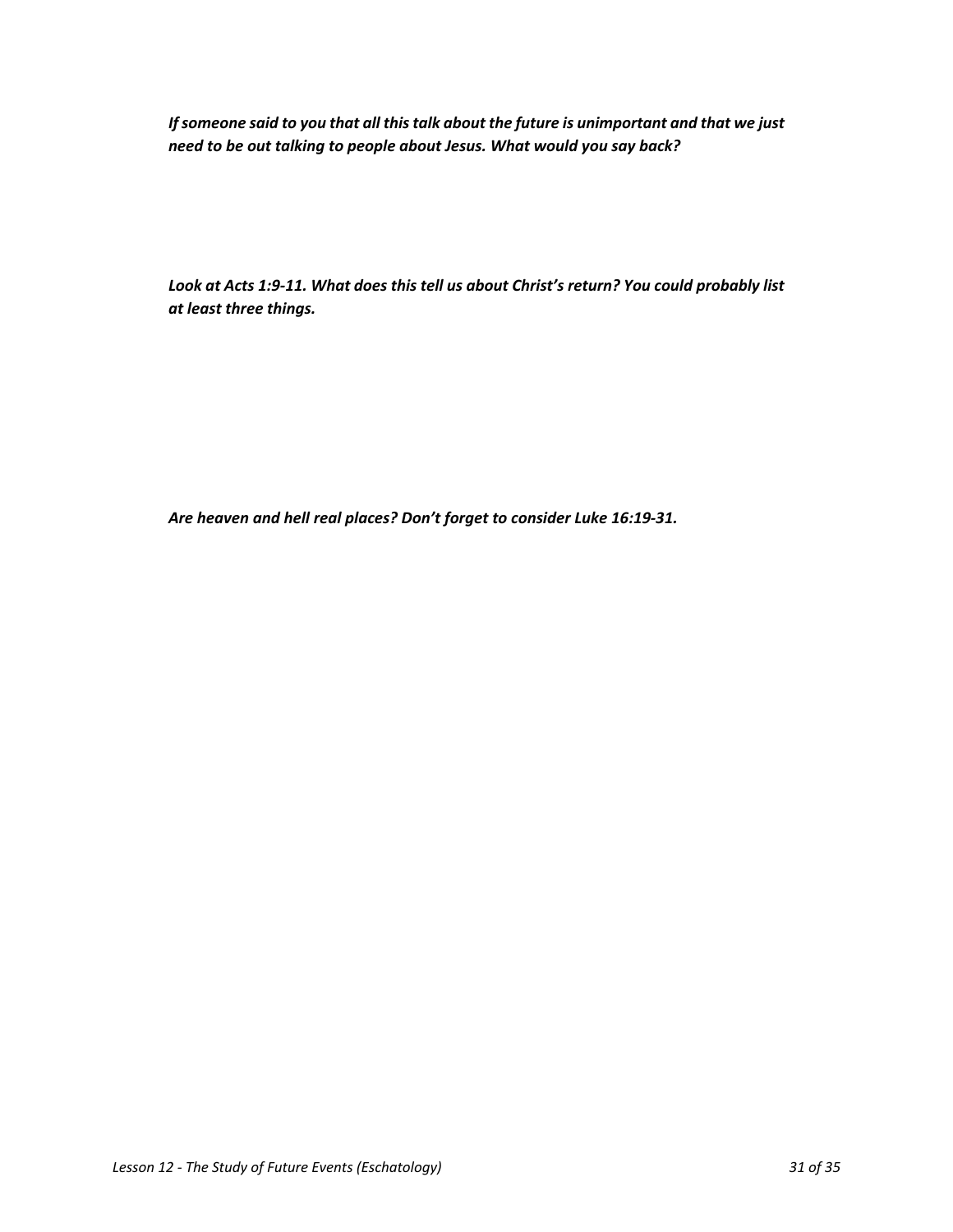## *Lesson 13 - The Study of the Christian Life (Zoeology)32*

This lesson is different from all the others. I just wanted to share a few things about the Christian life that I have experienced. The list is certainly not exhaustive but it should be a good start.

1. Living the Christian life well doesn't just happen. It takes work. In fact, Paul uses the word "discipline:" "Discipline yourself for the purpose of godliness" (1 Timothy 4:7). You could say we are to train ourselves to lead holy lives. This process is called sanctification. To sanctify has the basic meaning of setting apart. We are to stand out from the crowd in a good way. The "ingredients" to living a life pleasing to the Lord are similar to the ingredients to a recipe. Leave out a major one and the product doesn't turn out well.

The "ingredients" for the satisfying Christian life include: prayer, church attendance, Bible study, memorizing Scripture, and meditation to name the main ones. You could probably add some of your own. Let me just make some comments on these practices. You may have noticed I wrote Bible study and not Bible reading. It isn't enough just to read the Bible (although that never hurts!) but we must also study it. I urge you to start building a personal library of good Christian books.

Meditation also needs a comment. Don't confuse Eastern meditation with Biblical meditation. Eastern meditation basically involves emptying the mind. By contrast, Biblical meditation involves filling the mind with thoughts of God. You might take a significant verse and chew on it a while.

- 2. Fruit of the Spirit: These are mentioned in Galatians 5:22, 23. The big question is, how does a believer develop these in his or her life? Is this something I do or something the Lord does in my life? The answer is both. I don't just sit around and hope the Lord will do something. Remember: train yourself. The Christian should take each one and make a deliberate effort to work on that "fruit." Taking them one at a time will help keep you from getting overwhelmed by working on several at once.
- 3. Spiritual gifts: These are gifts given by the Holy Spirit (1 Corinthians 12:11) to build up the Body of Christ. Two of the primary lists of them are 1 Corinthians 12 and Romans 12. Included on the list are things such as teaching or administrating. Every believer has at least one. Like the Fruit of the Spirit, they are to be developed and matured in order to minister to other Christians.33

<sup>32</sup> *Zoe* is the Greek word for life. This "life" refers to human experience, as in "Life is wonderful." The other Greek word for life is *bios*, as in biology. Also, I am heavily indebted to Floyd H. Barackman's *Practical Christian Theology*, pages 373-411, on which this lesson is based. I urge those wanting much more advice and encouragement on the Christian life to read those pages. In addition, any book by Jerry Bridges is excellent.

 $33$  The one exception is the gift of evangelism. That one of course is to be used to tell others about the Lord and how to be saved. However, just because you might not have this gift doesn't mean you shouldn't share the gospel.